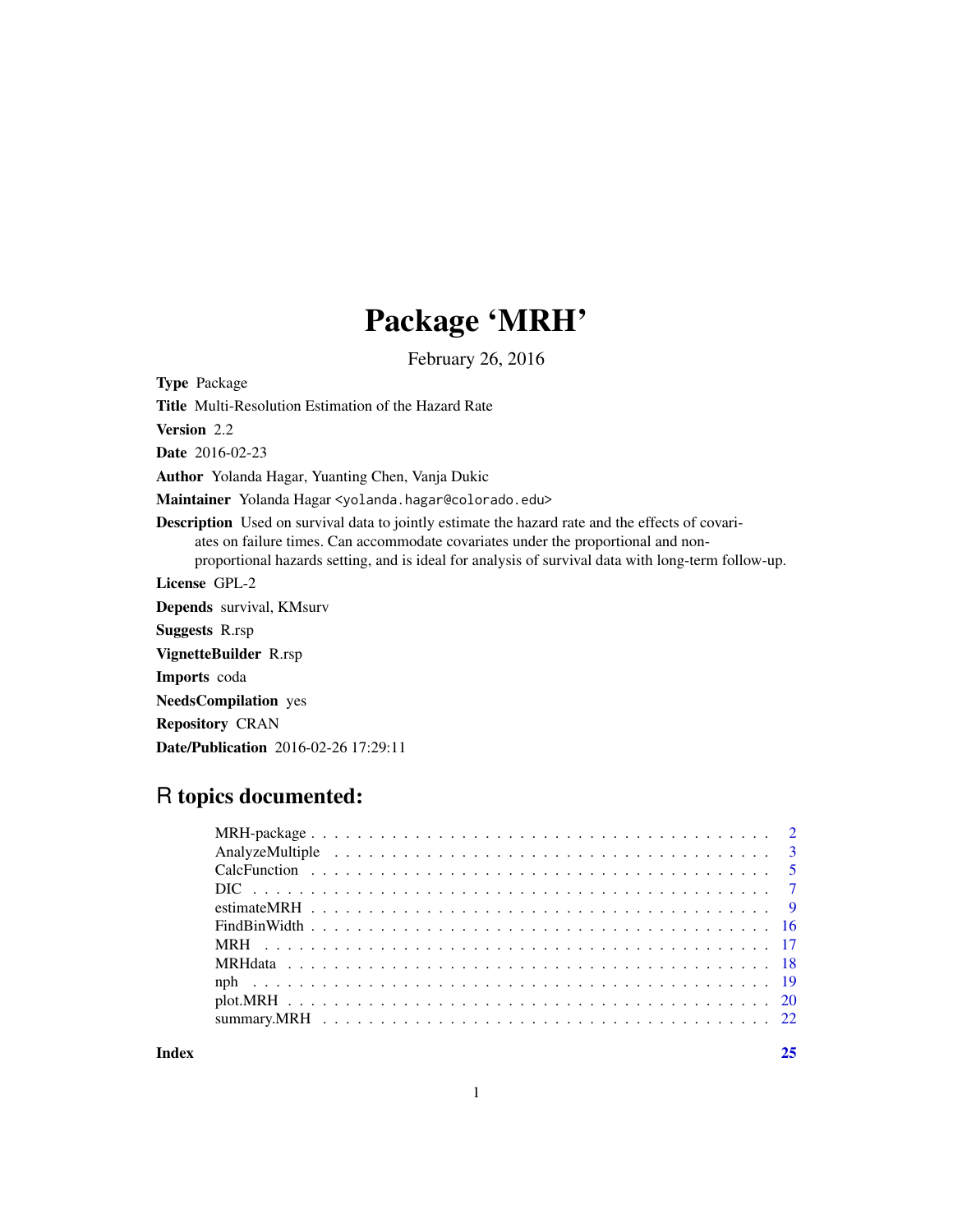<span id="page-1-1"></span><span id="page-1-0"></span>

#### Description

This package uses the multi-resolution hazard estimator for estimation and inference for the hazard rate. The multi-resolution hazard estimator is a Polya tree-based Bayesian semi-parametric method for estimating the hazard rate jointly with covariate effects. This methodology splits the hazard rate into 2^M bins, and estimates a constant hazard rate within each bin using a tree-like structure, providing robust estimates of the hazard rate even through periods of sparse observations. This package allows for covariates in the model with or without the proportional hazards assumption.

#### Details

| Package: | <b>MRH</b> |
|----------|------------|
| Type:    | Package    |
| Version: | 1.0        |
| Date:    | 2014-04-03 |
| License: | $GPL (=2)$ |

#### Author(s)

Yolanda Hagar, Yuanting Chen, Vanja Dukic

Maintainer: Yolanda Hagar <yolanda.hagar@colorado.edu>

#### References

Bouman, P., Dukic, V., Meng, X.L. (2005), Bayesian multiresolution hazard model with application to an AIDS reporting delay study. *Statistica Sinica*. 15, 325–357.

Bouman, P., Dignam, J., Dukic, V. (2007), A multiresolution hazard model for multi-center survival studies: Application to Tamoxifen treatment in early stage breast cancer. *JASA*. 102, 1145–1157.

Dukic, V., Dignam, J. (2007), Bayesian hierarchical multiresolution hazard model for the study of time-dependent failure patterns in early stage breast cancer. *Bayesian Analysis*. 2, 591–610.

Hagar, Y., Albers, D., Pivavarov, R., Chase, H., Dukic, V., Elhadad, N. (2014), Survival analysis with Electronic Health Record data: Experiments with Chronic Kidney Disease. *Statistical Analysis and Data Mining*. 7, 385–403.

Chen, Y., Hagar, Y., Dignam, J., Dukic, V. (2014), Pruned Multiresolution Hazard (PMRH) models for time-to-event data. *In review.* Available upon request via email to vanja.dukic@colorado.edu.

This work utilized the Janus supercomputer, which is supported by the National Science Foundation (award number CNS-0821794) and the University of Colorado Boulder. The Janus supercomputer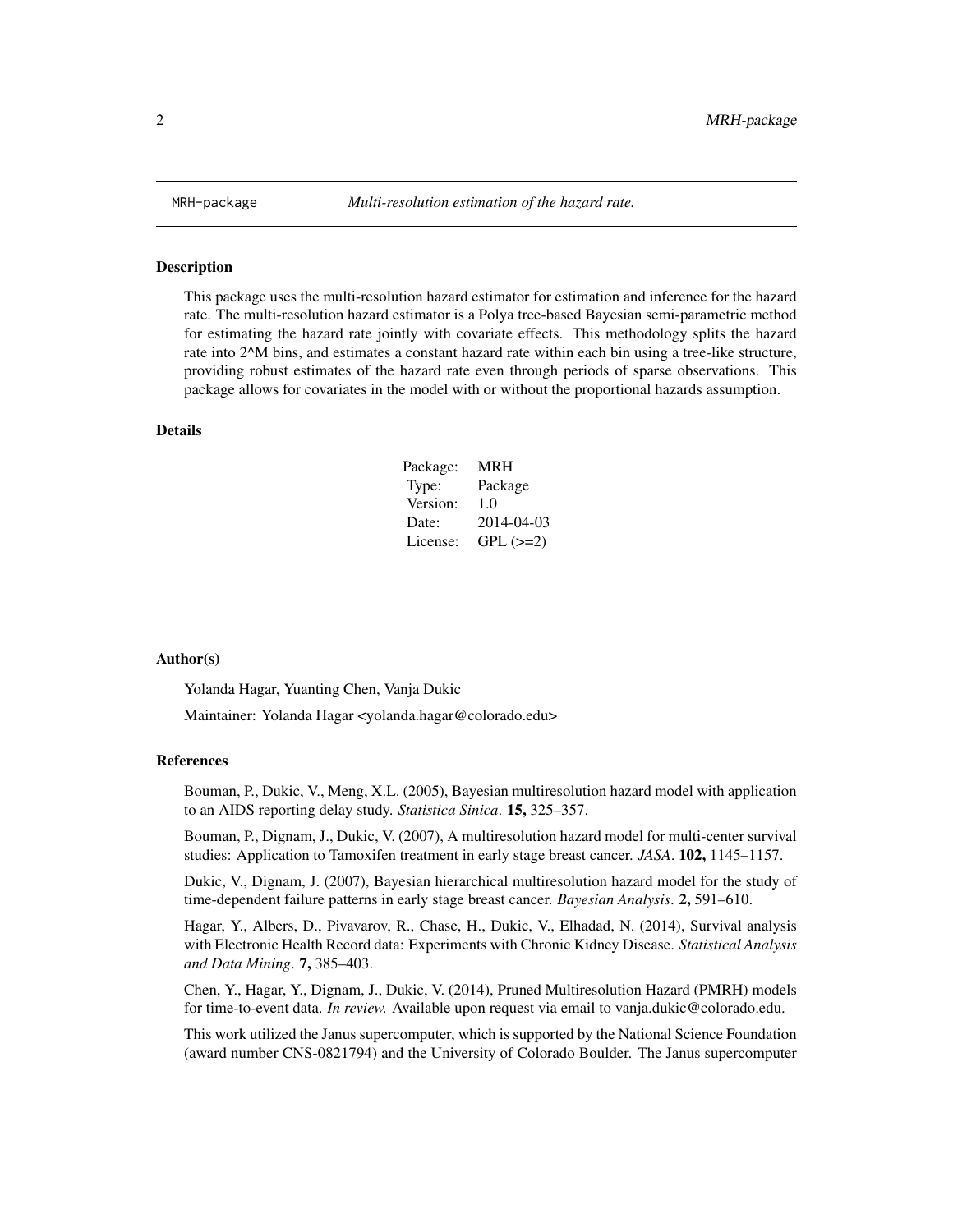## <span id="page-2-0"></span>AnalyzeMultiple 3

is a joint effort of the University of Colorado Boulder, the University of Colorado Denver and the National Center for Atmospheric Research.

Yolanda Hagar and Vanja Dukic were supported in part by grants NSF-DEB 1316334 and NSF-GEO 1211668.

AnalyzeMultiple *ANALYZE MULTIPLE MCMC CHAINS*

#### Description

Analyzes multiple MCMC chains and returns the median and alpha-level quantiles of the marginal posterior distribution for each parameter. The Gelman-Rubin test can be employed to check for convergence if the initial values for the parameter chains vary across the sample space.

#### Usage

AnalyzeMultiple(datalist, fileNames, alpha.level, maxStudyTime, GR = TRUE)

#### **Arguments**

| datalist     | A list object that contains one set of MCMC chains per list element.                                                                                                                                                                                                                                                                                                                                                                                                                                                                                                                           |
|--------------|------------------------------------------------------------------------------------------------------------------------------------------------------------------------------------------------------------------------------------------------------------------------------------------------------------------------------------------------------------------------------------------------------------------------------------------------------------------------------------------------------------------------------------------------------------------------------------------------|
| fileNames    | If datalist is empty, a list of filenames entered as a string of character names can<br>be entered here.                                                                                                                                                                                                                                                                                                                                                                                                                                                                                       |
| alpha.level  | The alpha-level bounds for the credible intervals for the parameter estimates.                                                                                                                                                                                                                                                                                                                                                                                                                                                                                                                 |
| maxStudyTime | The maximum observed or censored failure time, or the end of the study period.                                                                                                                                                                                                                                                                                                                                                                                                                                                                                                                 |
| <b>GR</b>    | A TRUE or FALSE value denoting whether the Gelman-Rubin diagnostic con-<br>vergence test should be performed on the chains. Default is TRUE, but can be set<br>to FALSE if the user only wishes to obtain estimates across multiple data sets.<br>If the Gelman-Rubin test is employed, the chains must have the same burn-in,<br>thinning value, and maximum number of iterations, and the initialized param-<br>eter values must cover the parameter space. The most efficient way to ensure<br>this is to set $GR = TRUE$ when fitting the MRH object using the estimate MRH()<br>function. |

#### Details

If the Gelman-Rubin test is used, the MCMC chains must satisfy the assumptions needed for the test and the initial parameter values used to estimate the posteriors must be dispersed across the parameter space. In addition, the burn-in number, thinning value, and maximum number of iterations must be equal across all chains. This can be enforced in estimateMRH() by setting GR equal to TRUE. Because setting GR equal to TRUE fixes the burn-in number, thinning value, and maximum number of iterations, it is critical that the user enter values that are sufficient for convergence, while optimizing the run time for the fitted MRH model.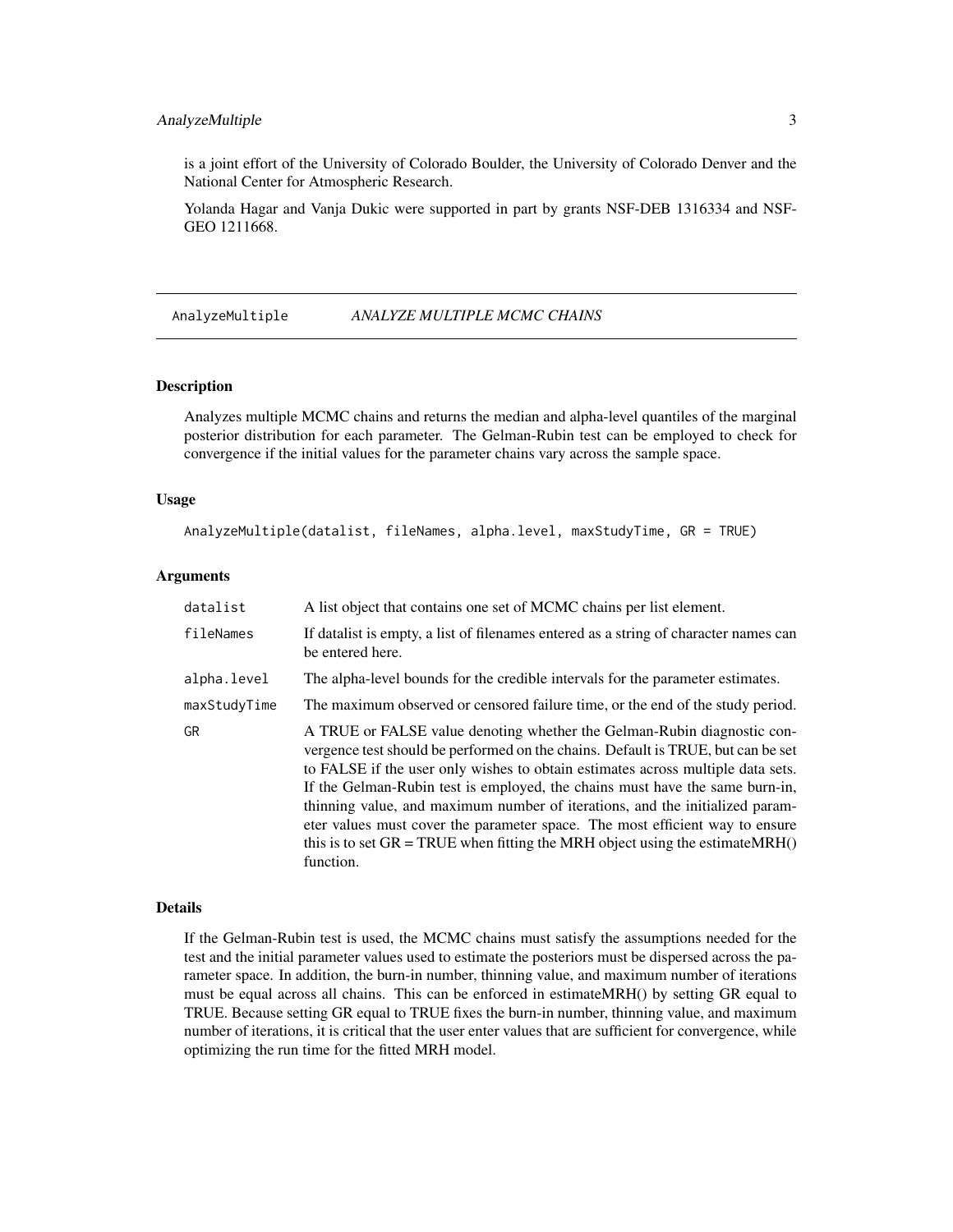| hazardRate       | The medians and alpha/ $2\%$ and 1-alpha/ $2\%$ quantiles of the posterior distribu-<br>tion for the hazard rate within each bin.                                                                                                                                                                      |
|------------------|--------------------------------------------------------------------------------------------------------------------------------------------------------------------------------------------------------------------------------------------------------------------------------------------------------|
| beta             | The medians and alpha/ $2\%$ and 1-alpha/ $2\%$ quantiles of the posterior distribu-<br>tion for each covariate.                                                                                                                                                                                       |
| SurvivalCurve    | The medians and alpha/2% and 1-alpha/2% quantiles of the posterior distribu-<br>tion for the survival curve.                                                                                                                                                                                           |
| CumulativeHazard |                                                                                                                                                                                                                                                                                                        |
|                  | The medians and alpha/ $2\%$ and 1-alpha/ $2\%$ quantiles of the posterior distribu-<br>tion for the cumulative hazard over the course of the study.                                                                                                                                                   |
| d                | The estimated cumulative hazard rate increments for each of the \$2^M\$ bins,<br>with the medians and (alpha/2, 1-alpha/2) quantiles of the posterior distribution<br>for each d reported.                                                                                                             |
| H                | The median and alpha/2% and 1-alpha/2% quantiles of the posterior distribution<br>for the cumulative hazard H at the end of the study.                                                                                                                                                                 |
| Rmp              | The medians and alpha/ $2\%$ and 1-alpha/ $2\%$ quantiles of the posterior distribu-<br>tion for each of the split parameters (Rmp).                                                                                                                                                                   |
| gamma            | The medians and alpha/ $2\%$ and 1-alpha/ $2\%$ quantiles of the posterior distribu-<br>tion for each of the gamma parameters (used in the posterior of the Rmp split<br>parameters). This is only returned to the user if the gamma parameters were<br>sampled in the original MCMC sampling routine. |
| k                | The medians and alpha/ $2\%$ and 1-alpha/ $2\%$ quantiles of the posterior distribu-<br>tion for k (used in the posterior of the Rmp split parameters). This is only<br>returned to the user if k was sampled in the original MCMC sampling routine.                                                   |
| gelman.rubin     | If option is set to TRUE, the results of the Gelman-Rubin test. The chains have<br>converged of the scale reduction factor is "close enough" to 1.                                                                                                                                                     |

## Author(s)

Yolanda Hagar

## Examples

```
# Generate 3 chains for the same model.
# Set GR = TRUE so that the burn-in number,
# thinning value,
# and maximum number of iterations are the same
# across all MCMC chains, and so that initialized
# parameter values cover the parameter space.
# Note that the routine may produce a warning
# message that the algorithm has not converged,
# as typically more iterations are needed for convergence.
# However, for the purposes of this example, the number
# of iterations is sufficient.
```
data(cancer)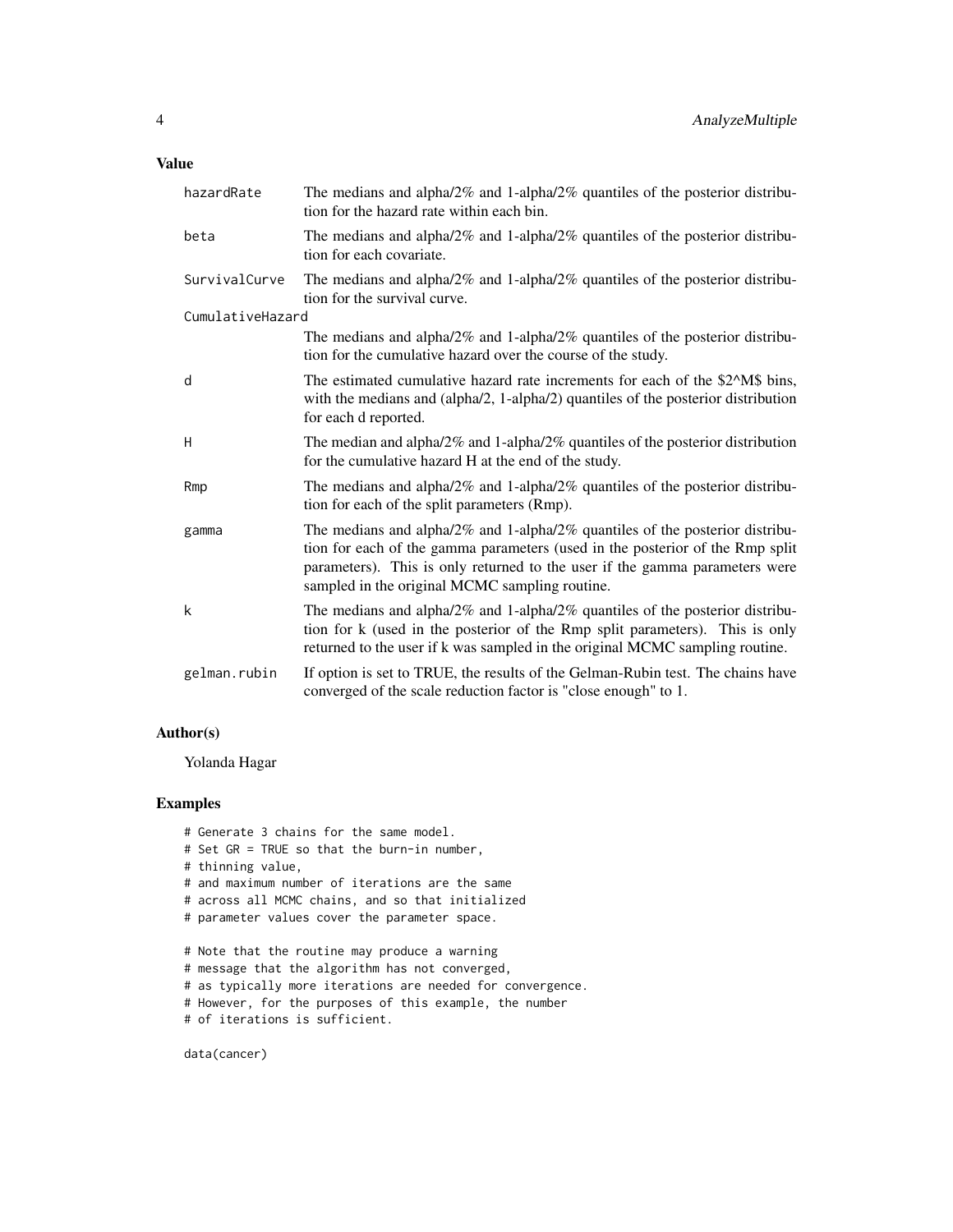#### <span id="page-4-0"></span>CalcFunction 5

```
cancer$censorvar = cancer$status - 1
## Not run:
fit.lung1 = estimateMRH(formula = Surv(time, censorvar) \simage + as.factor(sex) + ph.karno, data = cancer,
M = 3, maxStudyTime = 960, burnIn = 200, maxIter = 1000,
thin = 1, outfolder = 'MRH_lung1', GR = TRUE)
fit.lung2 = estimateMRH(formula = Surv(time, censorvar) \simage + as.factor(sex) + ph.karno, data = cancer,
M = 3, maxStudyTime = 960, burnIn = 200, maxIter = 1000,
thin = 1, outfolder = 'MRH_lung2', GR = TRUE)
fit.lung3 = estimateMRH(formula = Surv(time, censorvar) \simage + as.factor(sex) + ph.karno, data = cancer,
M = 3, maxStudyTime = 960, burnIn = 200, maxIter = 1000,
thin = 1, outfolder = 'MRH_lung2', GR = TRUE)
## End(Not run)
# Calculate the results of all three chains and the
# scale reduction factor entering the data sets in a list
## Not run:
AnalyzeMultiple(datalist =
list(read.table('MRH_lung1/MCMCchains.txt', header = TRUE),
read.table('MRH_lung2/MCMCchains.txt', header = TRUE),
read.table('MRH_lung2/MCMCchains.txt', header = TRUE)),
maxStudyTime = 960)
## End(Not run)
# Calculate the results of all three chains and the
# scale reduction factor entering the data file names
## Not run:
AnalyzeMultiple(fileNames = c('MRH_lung1/MCMCchains.txt',
'MRH_lung2/MCMCchains.txt', 'MRH_lung2/MCMCchains.txt'),
maxStudyTime = 960)
## End(Not run)
```

| CALCFUNCTION CALCULATES THE HAZARD RATE, CUMULA-<br>CalcFunction<br>TIVE HAZARD AND/OR SURVIVAL FUNCTION OF AN MRH OB-<br><i>JECT</i> |
|---------------------------------------------------------------------------------------------------------------------------------------|
|---------------------------------------------------------------------------------------------------------------------------------------|

#### Description

This function calculates the hazard rate, cumulative hazard and/or the survival function of an MRH object. The alpha-level bounds are included in the calculation.

#### Usage

```
CalcFunction(mrhobject, function.type = c("h", "H", "S"),
maxStudyTime, alpha.level = 0.05)
```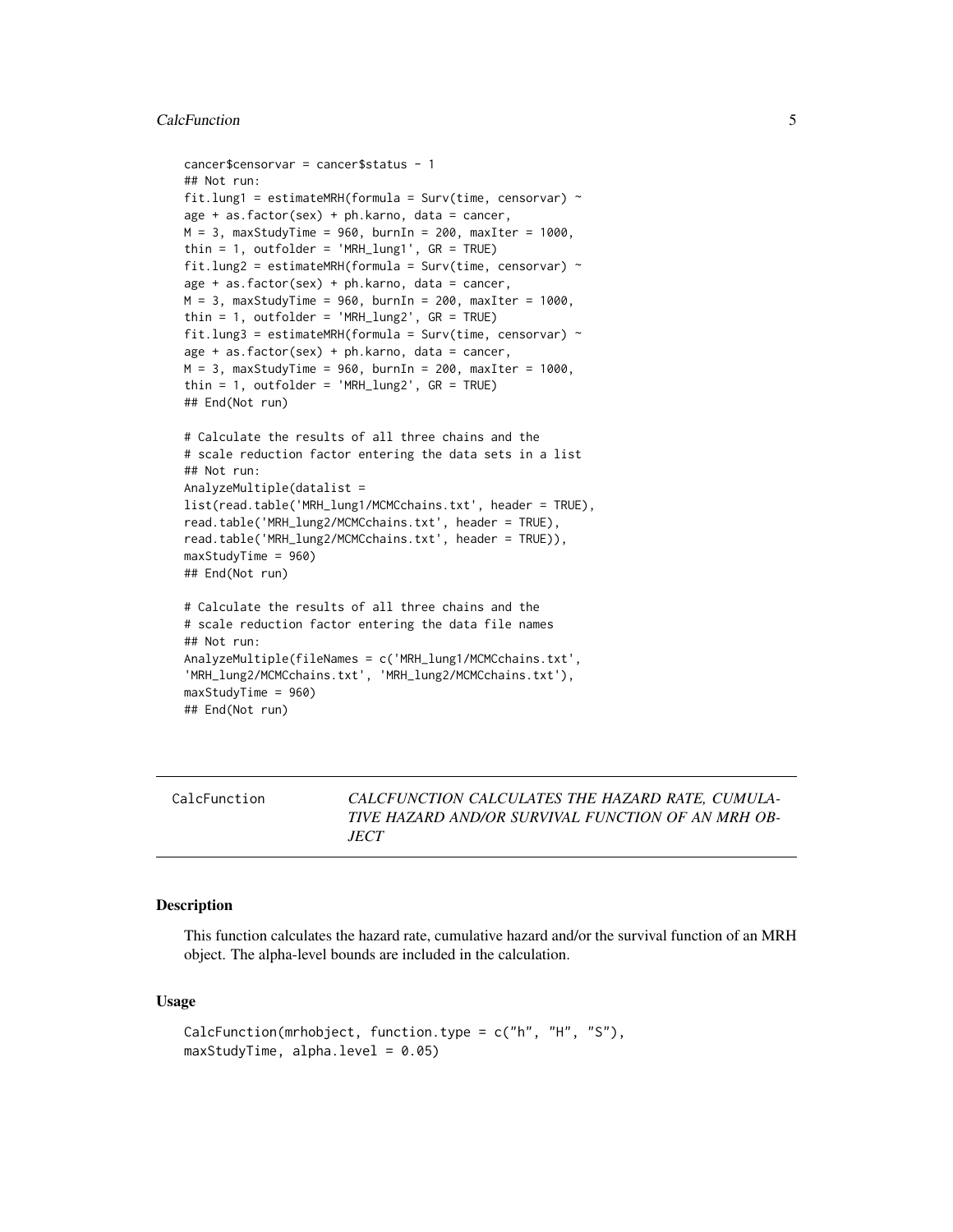## Arguments

| mrhobject     | An MRH object: either the fitted model from the estimateMRH() routine or the<br>text file of MCMC chains converted to an MRH object.                                                                                                                                         |
|---------------|------------------------------------------------------------------------------------------------------------------------------------------------------------------------------------------------------------------------------------------------------------------------------|
| function.type | The function the user would like returned, with 'h' denoting the hazard rate,<br>'H' denoting the cumulative hazard, and 'S' denoting the survival function. The<br>user may request any subset of these functions, and multiple functions can be<br>requested and returned. |
| maxStudyTime  | The maximum observed or censored failure time, or the end of the study period.<br>This is only needed if the text file of the chains are used instead of the actived<br>fitted MRH object.                                                                                   |
| alpha.level   | The alpha. level for the bounds of the credible intervals.                                                                                                                                                                                                                   |

## Value

| hazardrate   | The hazard rate and alpha-level bounds. Returned to the user if 'h' is entered in<br>function.type.                 |
|--------------|---------------------------------------------------------------------------------------------------------------------|
| cumulhaz     | The cumulative hazard functions and alpha-level bounds. Returned to the user<br>if 'H' is entered in function type. |
| survfunction | The survival function and alpha-level bounds. Returned to the user if 'S' is<br>entered in function.type            |

#### Author(s)

Yolanda Hagar <yolanda.hagar@colorado.edu>

## Examples

```
# The MRH fit portion of the example is from
# the estimateMRH() help page. They do not need to
# be re-run if the code has previously
# been run and the outfolder ('MRH_lung') is saved.
data(cancer)
cancer$censorvar = cancer$status - 1
## Not run:
fit.lung = estimateMRH(formula = Surv(time, censorvar) ~
age + as.factor(sex) + ph.karno, data = cancer,
M = 3, maxStudyTime = 960, burnIn = 200,
maxIter = 1000, thin = 1, outfolder = 'MRH_lung')
## End(Not run)
# Get the cumulative hazard with 99% credible interval bounds
## Not run:
CalcFunction(fit.lung, function.type = 'H',
alpha. level = .01)## End(Not run)
# Get the hazard rate, cumulative hazard, and
# survival function using the MCMC chains text file
## Not run:
```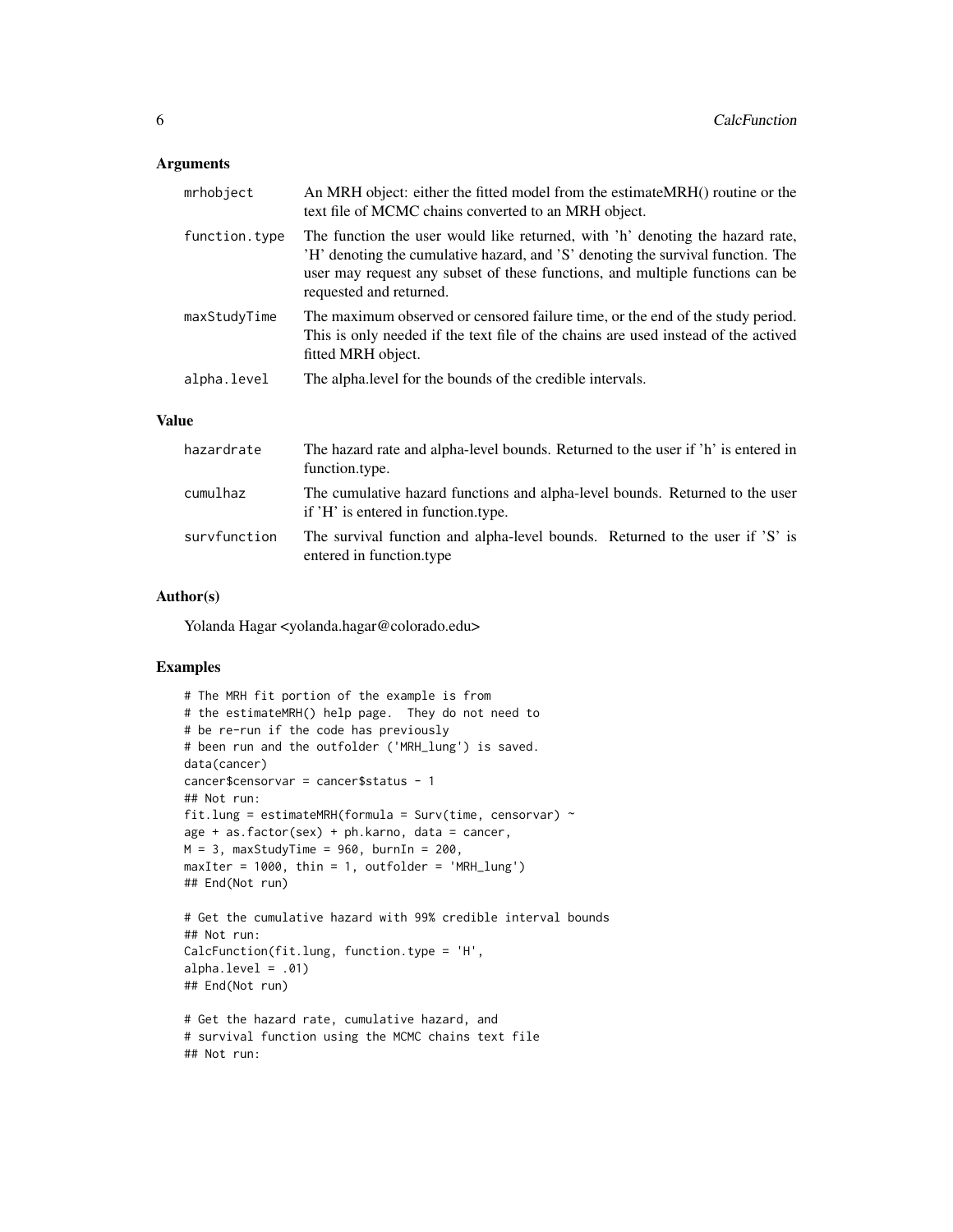```
lung.chains = MRH(read.table('MRH_lung/MCMCchains.txt', header = TRUE))
## End(Not run)
# When the chains are read in from a file and used,
# the maximum study time
# must be entered to calculate the hazard rate.
# (i.e. CalcFunction(lung.chains) does not work)
## Not run:
CalcFunction(lung.chains, maxStudyTime = 960)
## End(Not run)
```
DIC *DIC CALCULATES INFORMATION CRITERION GIVEN THE MCMC CHAINS FROM THE estimateMRH routine.*

## Description

The DIC function calculates the Deviance Information Criterion given the MCMC chains from an estimateMRH routine, using the formula:  $DIC = .5*var(D)+mean(D)$ , where D is the chain of -2\*log(L), calculated at each retained iteration of the MCMC routine. It also provides the Aikaike Information Criterion (AIC) =  $2^*p + D$  and the Bayesian Information Criterion (BIC) =  $p^*ln(n) + D$ D, where 'p' is the number of parameters in the model. Both AIC and BIC report the maximum (i.e. "worst") values in the chain.

#### Usage

DIC(mrhobject, n)

#### Arguments

| mrhobject | The chains found in the MCMC chains txt file, created using the estimate MRH<br>routine, or the MRH results object.    |
|-----------|------------------------------------------------------------------------------------------------------------------------|
| n         | The sample size of the original dataset. If n is not entered, the BIC calculation<br>will not be returned to the user. |

#### Details

The number of parameters 'p' is calculated as 2^M (one for each split parameter Rmp, and one for the cumulative hazard at H), plus 2 for a and lambda (parameters in the Gamma prior for H), and one for each covariate included under the proportional hazards assumption. If k and/or gamma are sampled (parameters in the prior for Rmp), the number of estimated parameters is increased by 1 for k and 2^M-1 for gamma. If a covariate is included under the non-proportional hazards assumption, the number of estimated parameters (excluding any covariates included under the proportional hazards assumption) is multiplied by the number of strata in the non-proportional covariate.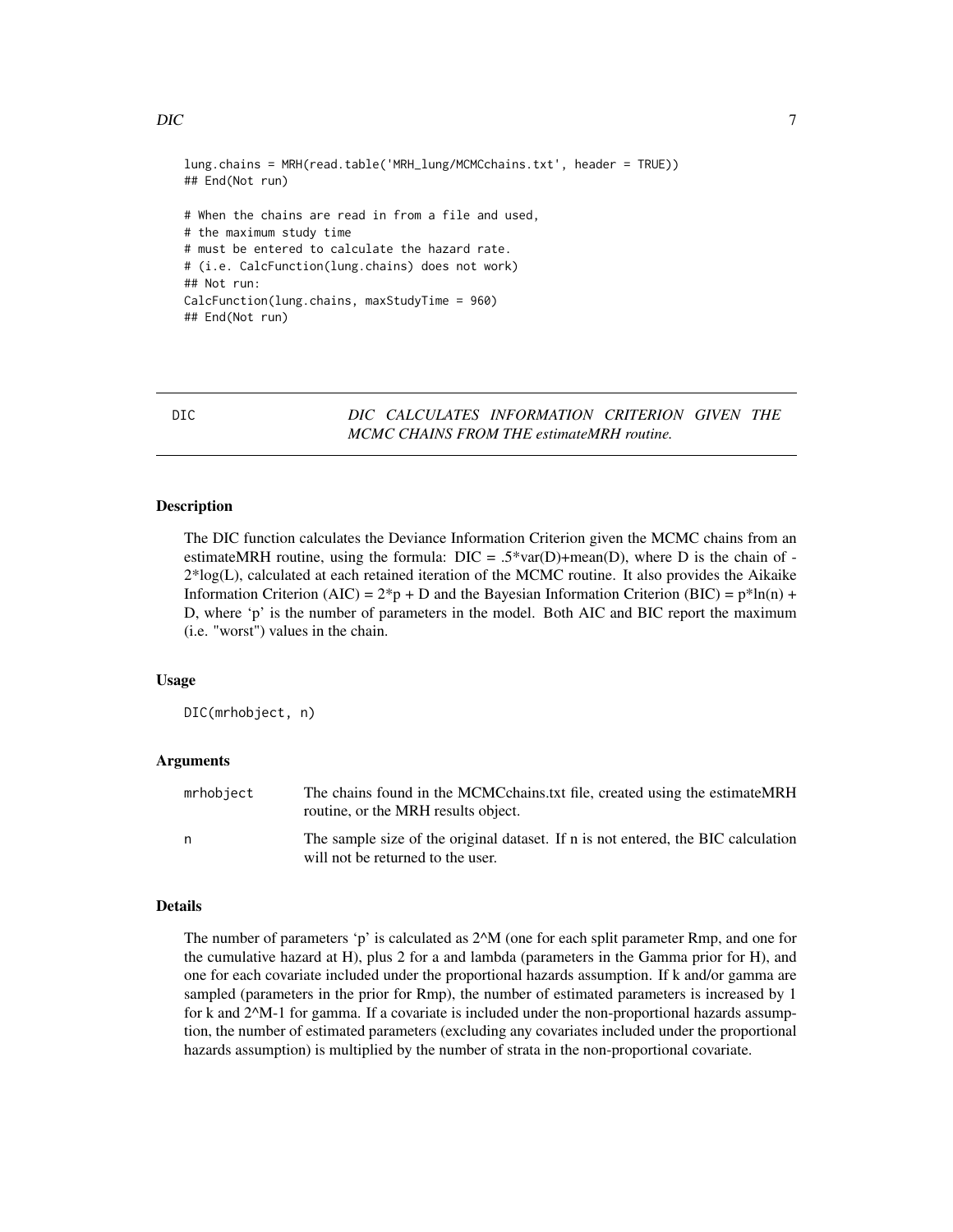## Value

| loglik.summ | The summary of the chain of -2*loglike values. |
|-------------|------------------------------------------------|
| ICtable     | Table containing the DIC, AIC and BIC values.  |

#### Author(s)

Yolanda Hagar <yolanda.hagar@colorado.edu> and Vanja Dukic

#### References

Gelman, A., Carlin, J., Stern, H., Dunson, D., Vehtari, A., Rubin, D. (2004) *Bayesian Data Analysis*.

Spiegelhalter, D.J., Best, N.G., Carlin, B.P., van der Linde, A. (2002), Bayesian measures of model complexity and fit (with discussion). *Journal of the Royal Statistical Society, Series B*. 64, 583–639.

#### Examples

```
# These MRH fit portion of the examples
# are from the estimateMRH() help page.
# They do not need to be re-run if the
# objects are already in the active workspace.
data(cancer)
cancer$censorvar = cancer$status - 1
## Not run:
fit.lung = estimateMRH(formula = Surv(time, censorvar) \simage + as.factor(sex) + ph.karno, data = cancer,
M = 3, maxStudyTime = 960, burnIn = 200, maxIter = 1000,
thin = 1, outfolder = 'MRH_lung')
fit.lung.prune = estimateMRH(formula = Surv(time, censorvar) \simage + as.factor(sex) + ph.karno, data = cancer,
M = 3, maxStudyTime = 960, burnIn = 200, maxIter = 1000,
thin = 1, prune = TRUE, outfolder = 'MRH_lung_prune')
## End(Not run)
# Compare the DIC of the pruned and unpruned models.
# The sample size must be entered for calculation of BIC.
# This number can be found in the ``MCMCInfo.txt" file
# in the output folder.
## Not run:
DIC(fit.lung, n = 227)
DIC(fit.lung.prune, n = 227)
```
## End(Not run)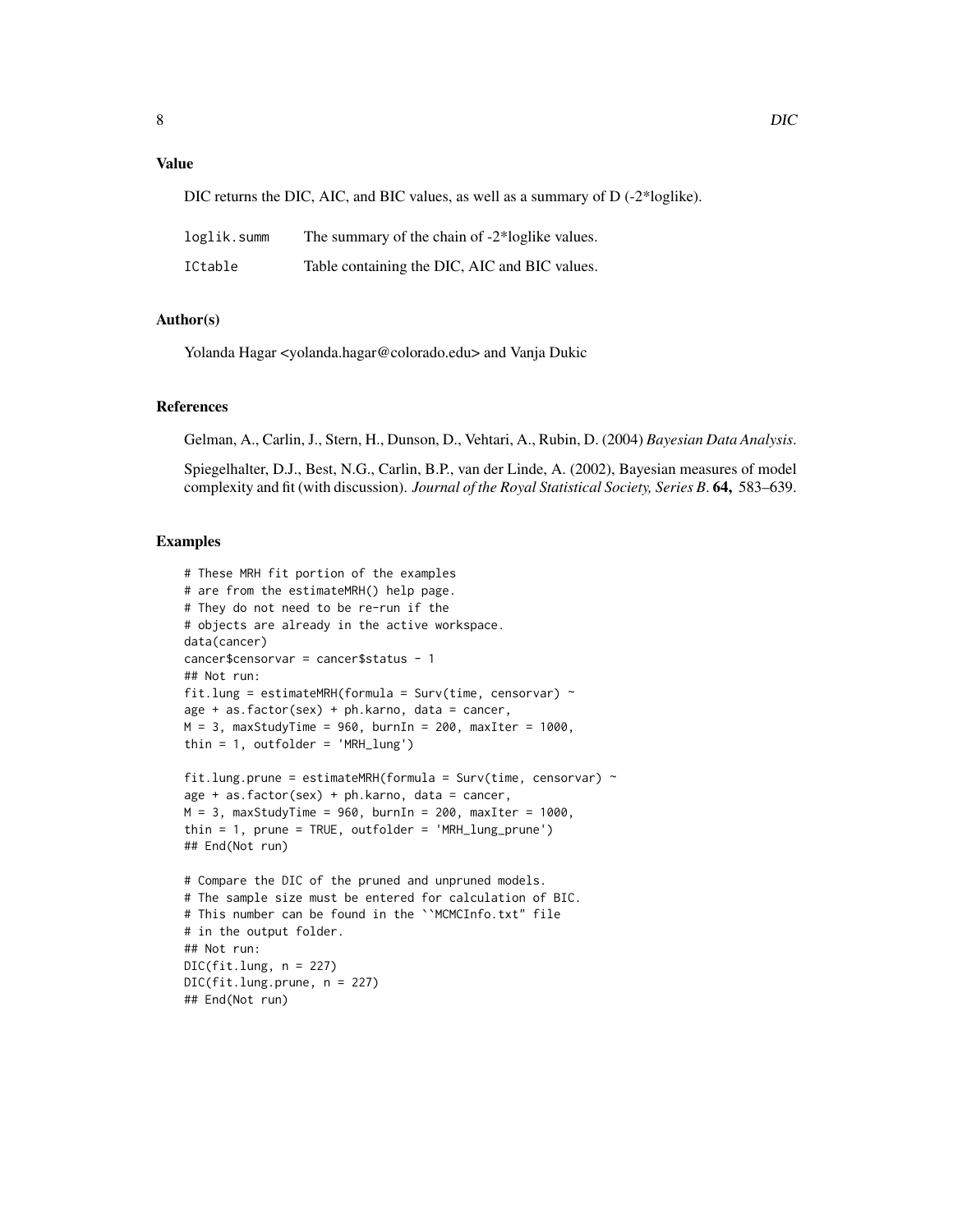<span id="page-8-0"></span>estimateMRH *Joint estimation of the hazard rate and covariate effects using multiresolution hazard methodology*

#### Description

estimateMRH is a function used to jointly estimate the hazard rate for time-to-event data using the multi-resolution hazard method. Covariates can be included with or without the proportional hazards assumption.

## Usage

```
estimateMRH(formula, data, M, numberBins, maxStudyTime, outfolder = "MRHresults",
prune = FALSE, prune.alpha = 0.05, prune.levels = NULL, burnIn = 50000,
maxIter = 5e+05, thin = 10, Rmp.init = NULL, a.init = 10, lambda.init,
beta.init = NULL, k.fixed, gamma.fixed, GR = FALSE, convGraphs = TRUE,
fix.burnIn = FALSE, fix.thin = FALSE, fix.max = FALSE, continue.chain = FALSE)
```
## Arguments

| formula      | A formula object, with the response on the left of $a \sim$ operator, and the covariates<br>on the right. The response must be a survival object as returned by the Surv<br>function. The non-proportional covariates can be included in the formula by<br>using the function nph(). (See Example.)                                                                                                                                                                                                                                                                                                        |
|--------------|------------------------------------------------------------------------------------------------------------------------------------------------------------------------------------------------------------------------------------------------------------------------------------------------------------------------------------------------------------------------------------------------------------------------------------------------------------------------------------------------------------------------------------------------------------------------------------------------------------|
| data         | A data frame in which to interpret the variables named in the formula.                                                                                                                                                                                                                                                                                                                                                                                                                                                                                                                                     |
| M            | The value of M that dictates the time "resolution" of the hazard estimate, ap-<br>proximated via 2 <sup><math>\Lambda</math></sup> M hazard increments.                                                                                                                                                                                                                                                                                                                                                                                                                                                    |
| numberBins   | An optional value that can be used instead of 'M' to dictate the number of bins.<br>This value must be a power of 2.                                                                                                                                                                                                                                                                                                                                                                                                                                                                                       |
| maxStudyTime | Allows the user to set the end of the study time to something other than the<br>maximum observed or censored failure time. This is typically used if a specific<br>bin width is desired.                                                                                                                                                                                                                                                                                                                                                                                                                   |
| outfolder    | The name given to the folder (subdirectory of the working directory) that stores<br>the output for the MRH estimation routine (output includes the MCMC chains<br>text file, the convergence graphs, and hazard rate graphs). Note that this folder<br>will be automatically placed in the working directory. A pathname for the folder<br>may also be specified, but the path must also be accessible from the working<br>directory.                                                                                                                                                                      |
| prune        | If set to TRUE, two adjacent bins that are constructed via the same split pa-<br>rameter (Rm, p, or 1-Rm, p) are merged if the estimated hazard rate in these two<br>bins are statistically similar. Pruning hypothesis tests (with the null hypothe-<br>sis that the two bins have equal hazard rates) are performed using a modified<br>Fisher's exact test, based on the 2 by 2 table composed of the number of failures<br>within the time interval and at-risk patients at the end of the time interval, for<br>each pair of adjacent bins sharing a split parameter. If the test fails to reject the |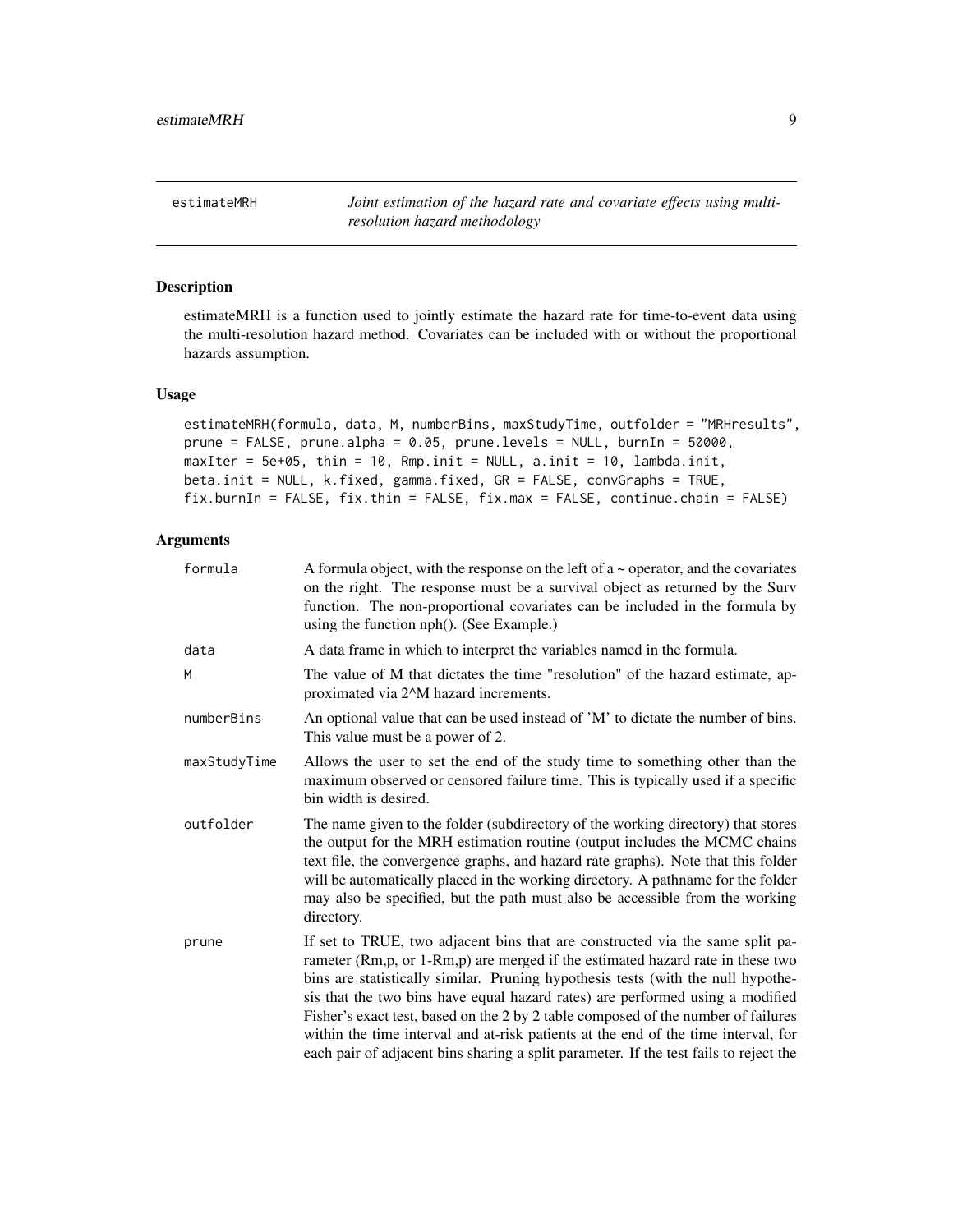|              | null hypothesis at the alpha level, that split parameter (Rm,p) is set to 0.5. If a<br>non-proportional covariate is used, each hazard rate is pruned separately. The<br>user may also enter a pruning vector of their choice, which must contain a 0<br>or 1 for each Rmp in the model. For the non-proportional hazards model, the<br>user-entered pruning indicator can either be a vector, which prunes all hazard<br>rates the same, or it can be a matrix with each column containing a pruning<br>vector for each hazard rate group, allowing the pruning for each hazard rate to<br>be different. To make a user-defined pruning vector, please email Vanja Dukic<br><vanja.dukic@colorado.edu> or Yolanda Hagar <yolanda.hagar@colorado.edu>.</yolanda.hagar@colorado.edu></vanja.dukic@colorado.edu> |
|--------------|----------------------------------------------------------------------------------------------------------------------------------------------------------------------------------------------------------------------------------------------------------------------------------------------------------------------------------------------------------------------------------------------------------------------------------------------------------------------------------------------------------------------------------------------------------------------------------------------------------------------------------------------------------------------------------------------------------------------------------------------------------------------------------------------------------------|
| prune.alpha  | The significance level for Fisher's exact test if the "prune" option is set to TRUE.<br>The default is alpha = $0.05$ .                                                                                                                                                                                                                                                                                                                                                                                                                                                                                                                                                                                                                                                                                        |
| prune.levels | If pruning is used, the number of desired levels to be pruned (ranges from 1 to<br>M). The default to prune all M levels. For multiple hazards, a single value or<br>a vector with different pruning levels may be entered, with one value for each<br>hazard.                                                                                                                                                                                                                                                                                                                                                                                                                                                                                                                                                 |
| burnIn       | The number of iterations in the burn-in for the MCMC chain. Default is 50,000.<br>See details.                                                                                                                                                                                                                                                                                                                                                                                                                                                                                                                                                                                                                                                                                                                 |
| maxIter      | The maximum number of iterations in the MCMC routine. Default is 1,000,000.                                                                                                                                                                                                                                                                                                                                                                                                                                                                                                                                                                                                                                                                                                                                    |
| thin         | The thinning parameter that denotes the thinning of the MCMC chain to reduce<br>autocorrelation. Default value is 10. See Details.                                                                                                                                                                                                                                                                                                                                                                                                                                                                                                                                                                                                                                                                             |
| Rmp.init     | The initial values for Rmp (split) parameters. If no values are entered, the default<br>initial values is 0.5 for all Rmp.                                                                                                                                                                                                                                                                                                                                                                                                                                                                                                                                                                                                                                                                                     |
| a.init       | The initial value for "a", a parameter in the (Gamma) prior for the baseline<br>cumulative hazard H. If no value is entered, the default value is 10.                                                                                                                                                                                                                                                                                                                                                                                                                                                                                                                                                                                                                                                          |
| lambda.init  | The initial value for "lambda", a parameter in the (Gamma) prior for the baseline<br>cumulative hazard H. If no value is entered, the default value is -log(mean(delta))/a,<br>where delta is the vector of censoring indicators. This initialization of lambda<br>approximates the cumulative hazard rate divided by the value of a.                                                                                                                                                                                                                                                                                                                                                                                                                                                                          |
| beta.init    | The initial value(s) for the beta (covariate effect) parameter(s). If no value is<br>entered, the default values are obtained from the Cox proportional hazards esti-<br>mates.                                                                                                                                                                                                                                                                                                                                                                                                                                                                                                                                                                                                                                |
| k.fixed      | Can either be a boolean indicator or a numeric value assigned to k, a parameter in<br>the Beta prior for the split parameters Rmp. By default (or if set equal to TRUE),<br>k is fixed at 0.5, implying zero prior correlation among the hazard increments.<br>The user may also specify the fixed value of k by entering a numeric value for<br>k.fixed greater than 0. When k is greater than 0.5, the increments are positively<br>correlated a priori. Correspondingly, for k less than 0.5, the hazard increments<br>will have negative prior correlation. If k.fixed is set to FALSE, then k will be<br>sampled in the MCMC routine.                                                                                                                                                                     |
| gamma.fixed  | Can either be a boolean indicator or a numeric vector of length 2^M-1 for values<br>assigned to the gamma parameters (parameters in the Beta prior for the split<br>parameters Rmp), with one gamma.mp associated with each Rmp, and E(Rmp)<br>= gamma.mp. The gamma parameter allows the user to a priori "center" the<br>baseline hazard in each bin. If gamma.fixed is omitted or set equal to TRUE, the<br>values are fixed at 0.5, assuming centering occurs in the middle of the bin. The                                                                                                                                                                                                                                                                                                                |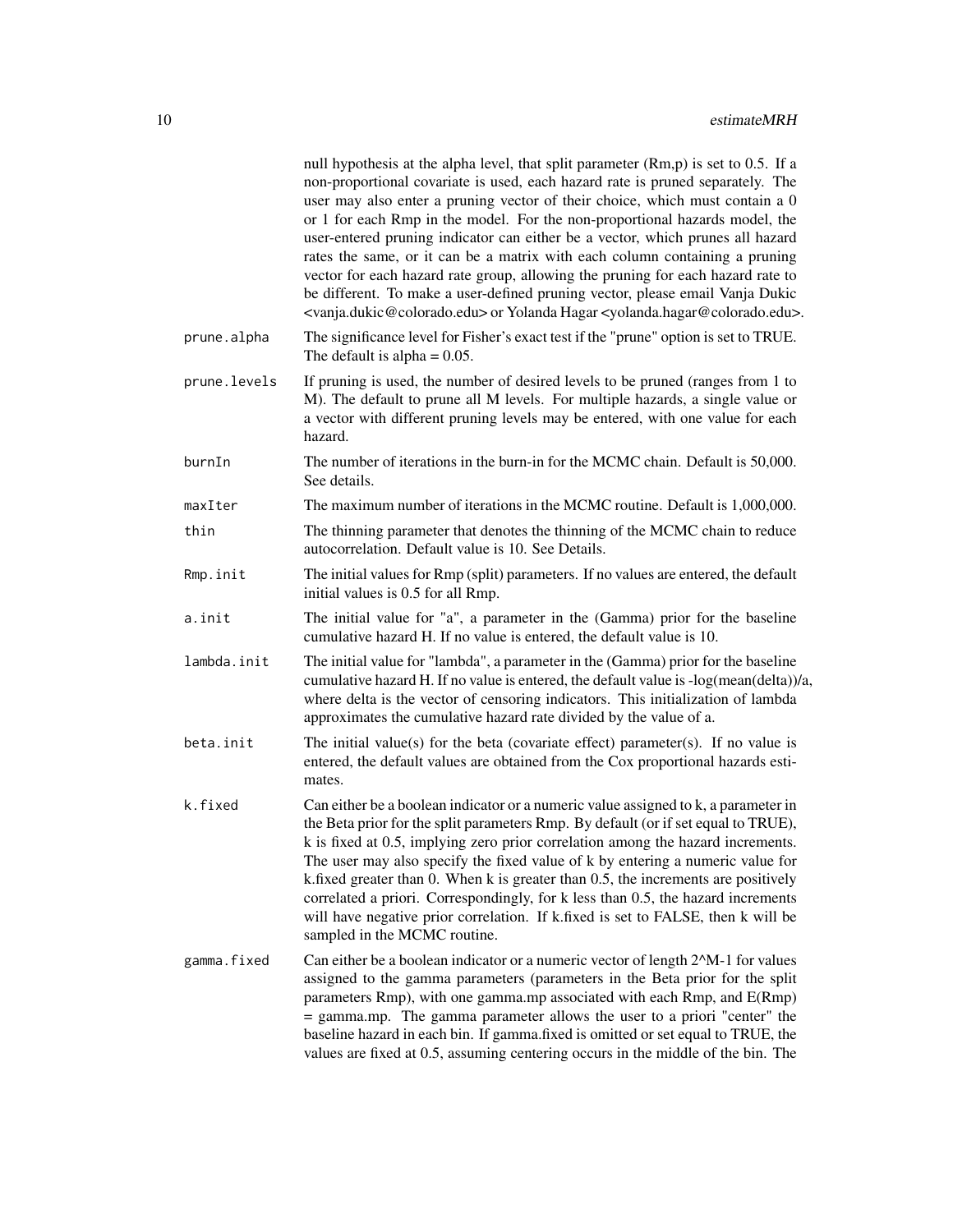| is set to FALSE, then each gamma parameter will be sampled in the MCMC<br>routine.                                                                                                                                                                                                                                                                                                                                                                                                                                                                                                           |
|----------------------------------------------------------------------------------------------------------------------------------------------------------------------------------------------------------------------------------------------------------------------------------------------------------------------------------------------------------------------------------------------------------------------------------------------------------------------------------------------------------------------------------------------------------------------------------------------|
| Denotes whether the Gelman-Rubin test statistic will be applied to the results of<br>the MCMC chain. See Details.                                                                                                                                                                                                                                                                                                                                                                                                                                                                            |
| Allows user to specify if graphs for convergence should be saved. Includes trace<br>plots, density plots, and running means. Default is TRUE.                                                                                                                                                                                                                                                                                                                                                                                                                                                |
| If set equal to TRUE, the specified burn-in number (i.e. the ""burnIn"" value)<br>will be fixed throughout the routine, and will not be increased, regardless of the<br>convergence diagnostics performed by the routine. See details.                                                                                                                                                                                                                                                                                                                                                       |
| If set equal to TRUE, the specified thinning value (i.e. the "thin" value) will<br>be fixed throughout the routine, and will not be increased, regardless of the<br>autocorrelation diagnostics performed by the routine. See details.                                                                                                                                                                                                                                                                                                                                                       |
| If set equal to TRUE, the specified maximum number of iterations (i.e. the<br>"maxIter" value) will be fixed throughout the routine, and will not be decreased,<br>regardless of convergence diagnostics. See details.                                                                                                                                                                                                                                                                                                                                                                       |
| continue chain If set to TRUE, the MCMC routine will continue running where the routine<br>left off. The same output folder ("outfolder"") must be used, and parameters<br>will be initialized with the last recorded sample from the MCMC chain in the<br>previous run. Any thinning or burn-in specifications made in the model call will<br>be ignored, and only values from the text file containing the chains will be used.<br>The maximum number of new iterations is specified by "maxIter", and the new<br>MCMC chains are appended to the existing text file in the output folder. |
|                                                                                                                                                                                                                                                                                                                                                                                                                                                                                                                                                                                              |

#### Details

This function returns the estimate of the hazard rate using the Multi-Resolution Hazard (MRH) method. The user must have the survival time and censoring variable for each subject. Parameters are estimated using MCMC.

After the first 100,000 MCMC iterations, the results are checked to determine an appropriate thinning value. The auto-correlation estimate, available via the coda package, is examined, and the first lag with an autocorrelation below 0.10 for any parameter is taken as the new thinning value. Default or user entered burn-in and thin values are taken as the minimum possible thinning values, and the routine only checks if the values should be greater (not smaller) than those specified by the user.

Every 100,000 iterations, the results are checked to determine if there is evidence of convergence and to determine an appropriate burn-in number. This is done through the Geweke diagnostic test using the geweke.diag() function available in the coda package. The geweke.diag() function returns the resulting z-score from the Geweke test for each parameter. If any of the z-scores are outside of the 0.005 range, then convergence is assumed not to have been reached. If convergence is not reached, 20,000 more iterations are burned, and the Geweke diagnostic test is performed again. This continues until there are fewer than 1,000 retained iterations left (i.e. retained after thinning). If there is no evidence of convergence, and if there are fewer than 1,000 retained iterations, the MCMC sampler runs another 100,000 times. This continues until the maximum number of iterations (maxIter) is reached, at which point the routine stops and the results are returned to the user. If the maximum number of iterations is reached before convergence and the user would like to continue the routine, the last parameter estimates in the output file can be used as initial values in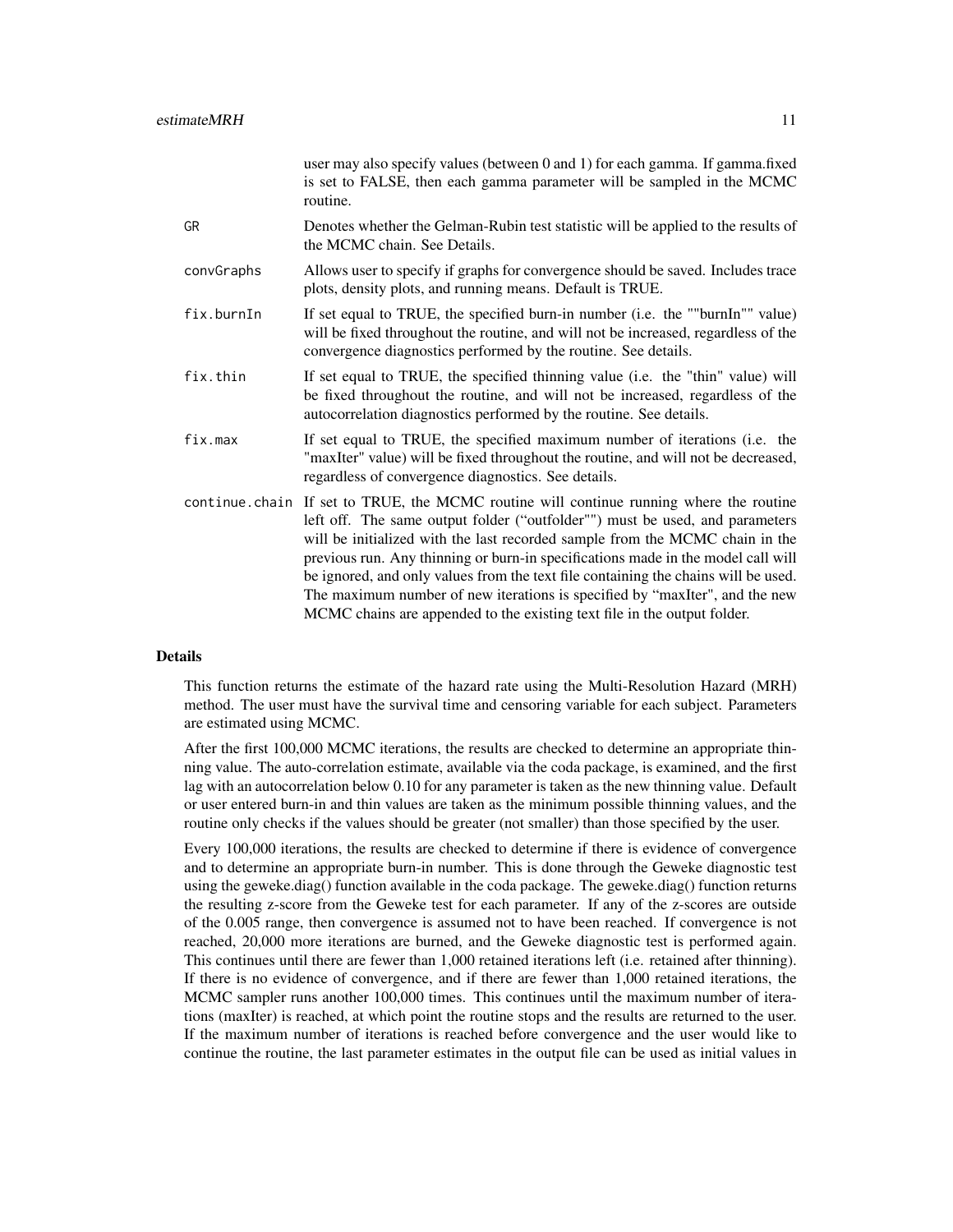the another call of the routine. The user has the option to fix the burn-in number, maximum number of iterations, and thinning value if fix.burnIn, fix.max, or fix.thin are set equal to TRUE. The convergence routine will not change or check these values if they are fixed.

If the user would like to run the routine multiple times on the same data set and test for convergence using the Gelman-Rubin diagnostic test, the user should specify  $GR = TRUE$  when calling the MRH estimation function. This way the initial parameter values will be randomly sampled to explore the parameter space. Additionally, this will fix the user-entered or default burn-in number, and thinning value, and the number of MCMC iterations will be fixed at the maximum number of iterations (maxIter) so that the diagnostic test can be performed. NOTE: If the user desires less than the default 1,000,000 maximum number of iterations and has set  $GR = TRUE$ , maxIter should be changed. Likewise, if fix.max is set equal to TRUE, the routine will run exactly maxIter number of times, regardless of convergence.

There may be instances in which the user may desire to combine some of the hazard rate bins, particularly if there is evidence that the hazard rate does not change from one bin to the next. In these cases, a pruning indicator can be used to denote which bins can be combined, with a "0" indicating the bin should not be combined with another bin, and a "1" indicating it should. While it is possible to specify this manually, the user can use the built-in pruning function by setting prune = TRUE, which performs Fisher's exact test to determine if bins can be combined based on observed failures and censoring in each bin. Based on the results of the hypothesis tests, certain bins may be pruned. If there are multiple hazards being calculated (i.e. the non-proportional hazards model is used), by default each hazard rate is pruned separately. The user may create their own pruning vector or matrix, although care must be taken in accounting for the tree-like structure of the Rmp parameters. For assistance with creation of a pruning vector or matrix, please contact Vanja Dukic <vanja.dukic@colorado.edu> or Yolanda Hagar <yolanda.hagar@colorado.edu>.

#### Value

estimateMRH returns a list with class MRH that contains the results of the MCMC algorithm. The routine also writes a file of the thinned and burned chain of MCMC iterations and saves pdf graphs of the hazard function with credible bounds in an MRH results folder (with the default title "MRHresults"). The components returned in the MRH fitted object are:

| summary       | A summary table containing the rounded estimates and central credible intervals<br>for the estimates of the within-bin hazard rate (labeled "h.binj" for the jth bin)<br>and the covariate effects. Estimates are calculated as the median of the thinned<br>and burned MCMC chain, and bounds on the credible intervals are calculated as<br>the 2.5% and 97.5% of the thinned and burned MCMC chain. |
|---------------|--------------------------------------------------------------------------------------------------------------------------------------------------------------------------------------------------------------------------------------------------------------------------------------------------------------------------------------------------------------------------------------------------------|
| hazardRate    | The estimate and lower and upper bounds of the 95% central credible interval<br>for the hazard rate in each bin (labeled "h.binj" for the hazard rate of bin j).                                                                                                                                                                                                                                       |
| beta          | The estimate and lower and upper bounds of the 95% central credible interval for<br>the covariate effects. This can include the log-ratios of the non-proportional haz-<br>ards if the non-proportional assumption is used, which are labeled with "binj"<br>following the covariate name to denote the log-ratio estimate within the jth bin.                                                         |
| SurvivalCurve | The estimate and lower and upper bounds of the 95% central credible interval<br>for the survival curve. In the non-proportional hazards setting, separate survival<br>curves and credible intervals are provided for each strata of the covariate.                                                                                                                                                     |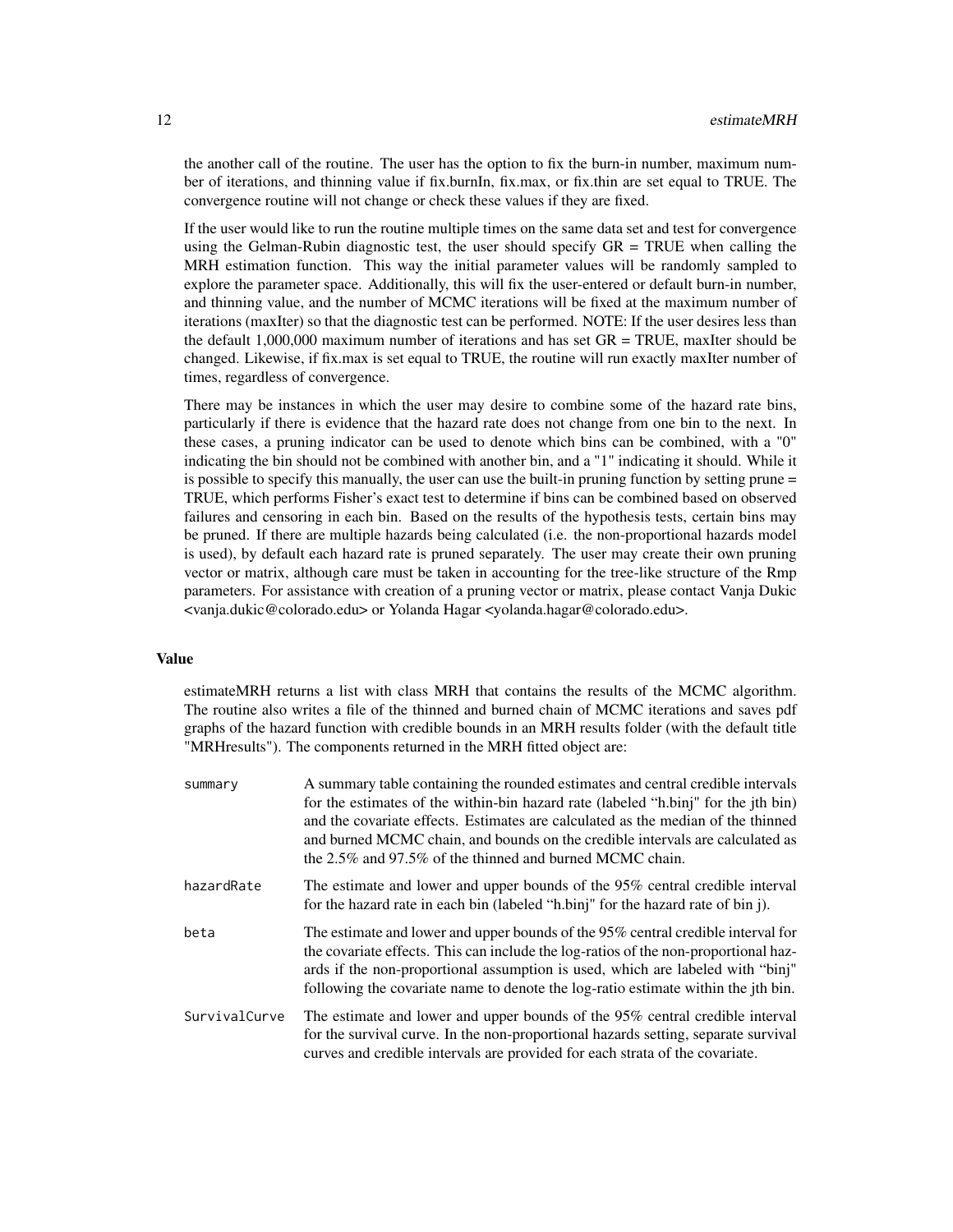| CumulativeHazard  |                                                                                                                                                                                                                                                                                                                                                                                                                                                                                                                                                                                                                                                                                                                                                                                                                                                                                                                                         |
|-------------------|-----------------------------------------------------------------------------------------------------------------------------------------------------------------------------------------------------------------------------------------------------------------------------------------------------------------------------------------------------------------------------------------------------------------------------------------------------------------------------------------------------------------------------------------------------------------------------------------------------------------------------------------------------------------------------------------------------------------------------------------------------------------------------------------------------------------------------------------------------------------------------------------------------------------------------------------|
|                   | The estimate and lower and upper bounds of the 95% central credible interval<br>for the cumulative hazard. In the non-proportional hazards setting, separate cu-<br>mulative hazard curves and credible intervals are provided for each strata of the<br>covariate.                                                                                                                                                                                                                                                                                                                                                                                                                                                                                                                                                                                                                                                                     |
| d                 | The estimate and lower and upper bounds of the 95% central credible interval<br>for the within-bin cumulative hazard (denoted as 'd') for each bin.                                                                                                                                                                                                                                                                                                                                                                                                                                                                                                                                                                                                                                                                                                                                                                                     |
| H                 | The estimate and lower and upper bounds of the 95% central credible interval<br>for the baseline cumulative hazard H at the end of the study (denoted as 'H00'<br>or $'H(U)$ in manuscripts).                                                                                                                                                                                                                                                                                                                                                                                                                                                                                                                                                                                                                                                                                                                                           |
| Rmp               | The estimate and lower and upper bounds of the 95% central credible interval<br>for the split parameters Rmp.                                                                                                                                                                                                                                                                                                                                                                                                                                                                                                                                                                                                                                                                                                                                                                                                                           |
| gamma             | The estimate and lower and upper bounds of the 95% central credible interval<br>for the gamma parameter (used in the prior for the Rmp split parameters). This<br>is only returned to the user if k.fixed is set equal to FALSE when fitting the<br>model.                                                                                                                                                                                                                                                                                                                                                                                                                                                                                                                                                                                                                                                                              |
| k                 | The estimate and lower and upper bounds of the 95% central credible interval<br>for the k parameters (used in the priors for the Rmp split parameters). This is<br>only returned to the user if gamma.fixed is set equal to FALSE when fitting the<br>model.                                                                                                                                                                                                                                                                                                                                                                                                                                                                                                                                                                                                                                                                            |
| AIC               | Akaike's Information Criterion, calculated as 2p-2ln(L), where k is the number<br>of parameters in the model and $ln(L)$ is the minimum of the likelihood values<br>calculated at each chain iteration. The number of parameters 'p' is calculated<br>as 2^M (one for each split parameter Rmp, and one for the cumulative hazard at<br>H), plus 2 for a and lambda (parameters in the Gamma prior for H), and one for<br>each covariate included under the proportional hazards assumption. If k and/or<br>gamma (parameters in the prior for Rmp) are sampled, the number of estimated<br>parameters is increased by 1 for k and 2^M-1 for gamma. If a covariate is in-<br>cluded under the non-proportional hazards assumption, the number of estimated<br>parameters (excluding any covariates included under the proportional hazards<br>assumption) is multiplied by the number of strata in the non-proportional co-<br>variate. |
| BIC               | Bayesian Information Criterion, calculated as $-2\ln(L) + p^* \log(n)$                                                                                                                                                                                                                                                                                                                                                                                                                                                                                                                                                                                                                                                                                                                                                                                                                                                                  |
| <b>DIC</b>        | Deviance Information Criterion, calculated as $.5*var(-2*ln(L)) + mean(-2ln(L)),$<br>where ln(L) is calculated at each retained chain iteration.                                                                                                                                                                                                                                                                                                                                                                                                                                                                                                                                                                                                                                                                                                                                                                                        |
| burnIn            | The number of iterations burned during the MCMC routine.                                                                                                                                                                                                                                                                                                                                                                                                                                                                                                                                                                                                                                                                                                                                                                                                                                                                                |
| thin              | The thinning parameter used to account for autocorrelation.                                                                                                                                                                                                                                                                                                                                                                                                                                                                                                                                                                                                                                                                                                                                                                                                                                                                             |
| TotalIters        | The number of iterations the MCMC algorithm performed before convergence.                                                                                                                                                                                                                                                                                                                                                                                                                                                                                                                                                                                                                                                                                                                                                                                                                                                               |
| convergence       | A TRUE/FALSE indicator denoting whether there is evidence that the algorithm<br>converged based on methods used in the MRH routine.                                                                                                                                                                                                                                                                                                                                                                                                                                                                                                                                                                                                                                                                                                                                                                                                     |
| gelman.rubin.used |                                                                                                                                                                                                                                                                                                                                                                                                                                                                                                                                                                                                                                                                                                                                                                                                                                                                                                                                         |
|                   | Denotes whether the Gelman-Rubin option was used in the routine.                                                                                                                                                                                                                                                                                                                                                                                                                                                                                                                                                                                                                                                                                                                                                                                                                                                                        |
| fix.thin          | A TRUE/FALSE indicator denoting whether the thinning value was fixed by the<br>user.                                                                                                                                                                                                                                                                                                                                                                                                                                                                                                                                                                                                                                                                                                                                                                                                                                                    |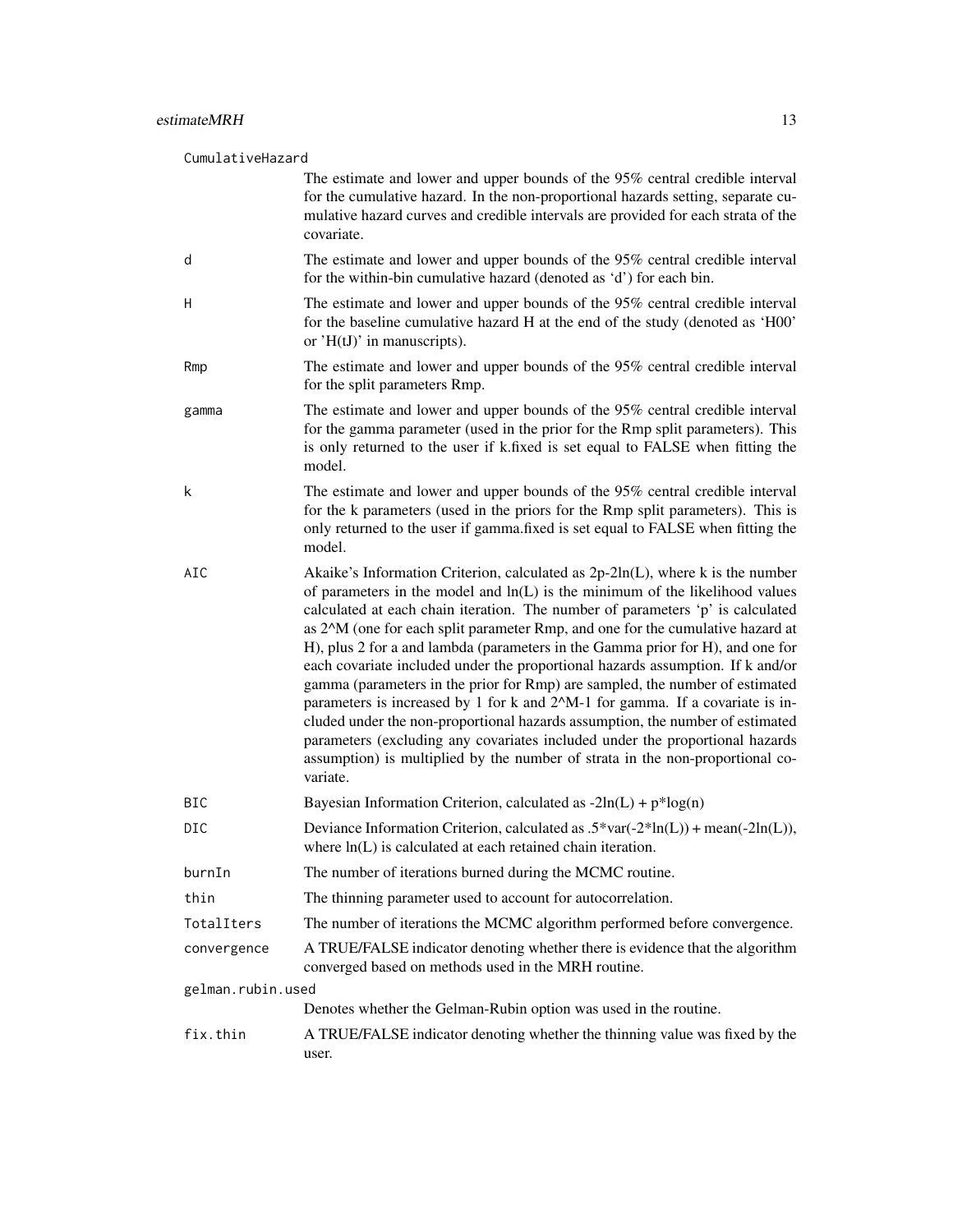| fix.burnin    | A TRUE/FALSE indicator denoting whether the burn-in value was fixed by the<br>user.                          |
|---------------|--------------------------------------------------------------------------------------------------------------|
| fix.max       | A TRUE/FALSE indicator denoting whether the maximum value was fixed by<br>the user.                          |
| InitialValues | The initial values of the parameters at the start of the MCMC chain.                                         |
| gamma.fixed   | Returns the fixed value of gamma or FALSE if the gamma parameters are sam-<br>pled.                          |
| k.fixed       | Returns the fixed value of k or FALSE if k is sampled.                                                       |
| runtime       | The amount of time the routine ran in hours                                                                  |
| outfolder     | The pathname of the folder containing the MCMC chains and the graphical out-<br>put produced by the routine. |
| maxStudyTime  | The maximum time in the study (either as a censored observation or an observed<br>failure)                   |

## Author(s)

Yolanda Hagar <yolanda.hagar@colorado.edu>

#### References

P. Bouman, J. Dignam, V. Dukic, XL. Meng. (2005) Bayesian multiresolution hazard model with application to an aids reporting delay study. *Statistica Sinica*, 102, 1145–1157.

Bouman, P., Dignam, J., Dukic, V. (2007), A multiresolution hazard model for multi-center survival studies: Application to Tamoxifen treatment in early stage breast cancer. *JASA*. 102, 1145–1157.

Dukic, V., Dignam, J. (2007), Bayesian hierarchical multiresolution hazard model for the study of time-dependent failure patterns in early stage breast cancer. *Bayesian Analysis*. 2, 591–610.

Chen, Y., Hagar, Y., Dignam, J., Dukic, V. (2014), Pruned Multiresolution Hazard (PMRH) models for time-to-event data. *In review.* Available upon request via email to vanja.dukic@colorado.edu.

http://amath.colorado.edu/faculty/vdukic/software/MRH.html

#### Examples

#### #####################################################

- # NOTE: Examples may take a few minutes, so please be
- # patient. In addition, warning messages about
- # convergence may appear as more iterations are
- # typically needed for chain convergence.

```
########### PROPORTIONAL HAZARDS EXAMPLE ############
```
- # Examine the NCCTG lung cancer data set (from the survival package),
- # and quantify how age, gender, and physician rated
- # Karnofsky performance scores affect survival times (in days).
- # Assume the hazards are proportional for all covariates.

data(cancer)

```
# Adjust "status" so that it is a 0/1
```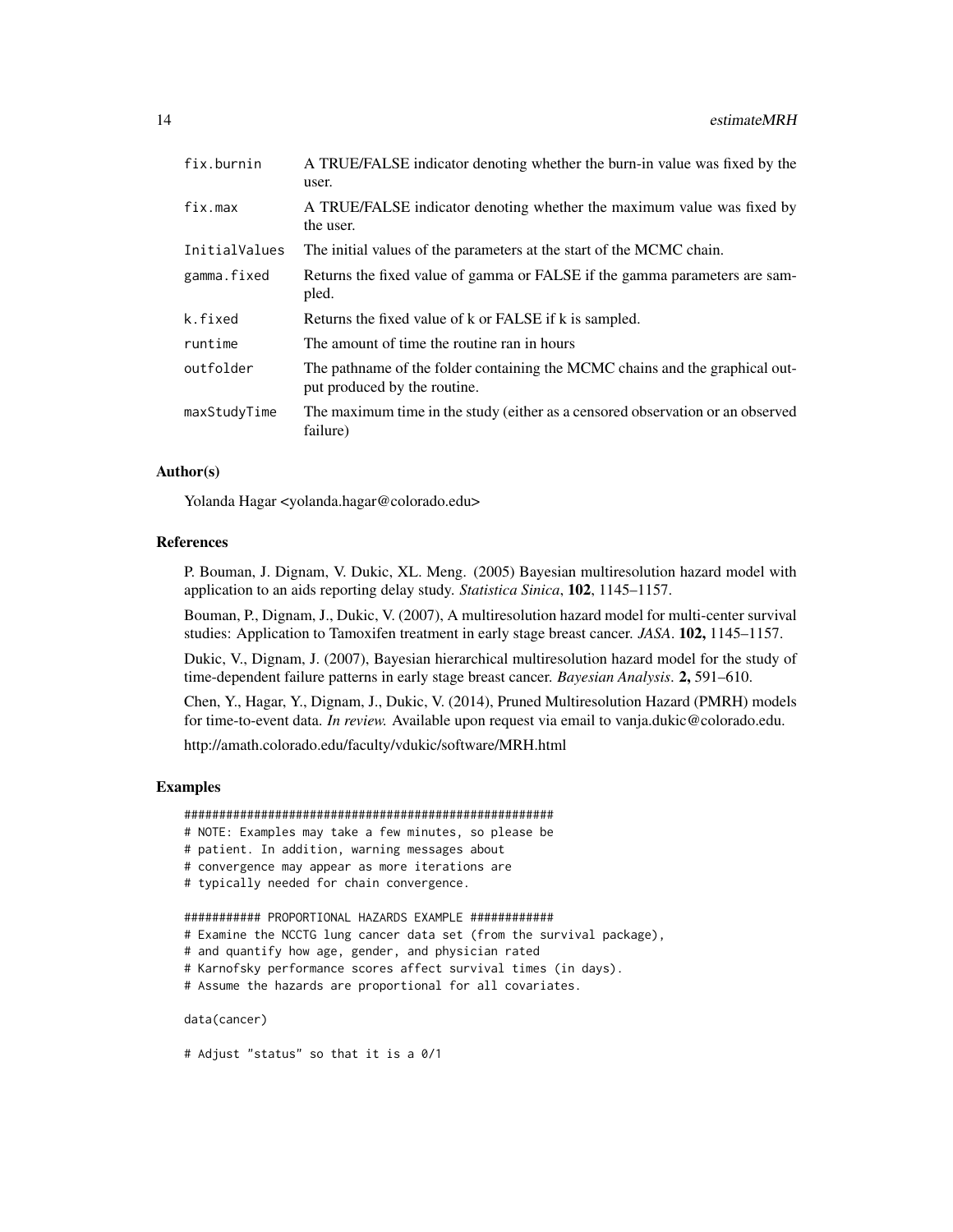#### estimateMRH 15

```
# variable (currently it is 1 = censored, 2 = observed death)
cancer$censorvar = cancer$status - 1
# Run the estimateMRH routine. Set the maximum
# study time to 960 days, which makes each bin
# 120 days long. This censors 0 extra subjects
# (see FindBinWidth() for an example). Save
# the output in a folder titled 'MRH_lung'
# (default is 'MRHresults').
# Generally it is recommended to use a higher burn-in value,
# thinning value, and maximum number
# of iterations, but for illustrative purposes
# these values have been lowered.
# Note that the routine may produce a warning
# message that the algorithm has not converged,
# as typically more iterations are needed for convergence.
# However, for the purposes of this example, the number
# of iterations is sufficient.
## Not run:
fit.lung = estimateMRH(formula = Surv(time, censorvar) \simage + as.factor(sex) + ph.karno, data = cancer,
M = 3, maxStudyTime = 960, burnIn = 200, maxIter = 1000,
thin = 1, outfolder = 'MRH_lung')
## End(Not run)
# See all items returned in the model fit
## Not run:
fit.lung
## End(Not run)
# See the main summary
## Not run:
fit.lung$summary
## End(Not run)
# NOTE: If estimateMRH is run as a background job,
# or if the output folder has been saved for use
# at a later instance, then the fit can be calculated
# using the as.MRH() and summary.MRH() functions.
# See the those help pages or the vignette for
# more information.
# Run the same model as above, but with pruning.
# Save the output in a folder titled 'MRH_lung_prune'
## Not run:
fit.lung.prune = estimateMRH(formula = Surv(time, censorvar) \simage + as.factor(sex) + ph.karno, data = cancer,
M = 3, maxStudyTime = 960, burnIn = 200, maxIter = 1000,
thin = 1, prune = TRUE, outfolder = 'MRH_lung_prune')
## End(Not run)
```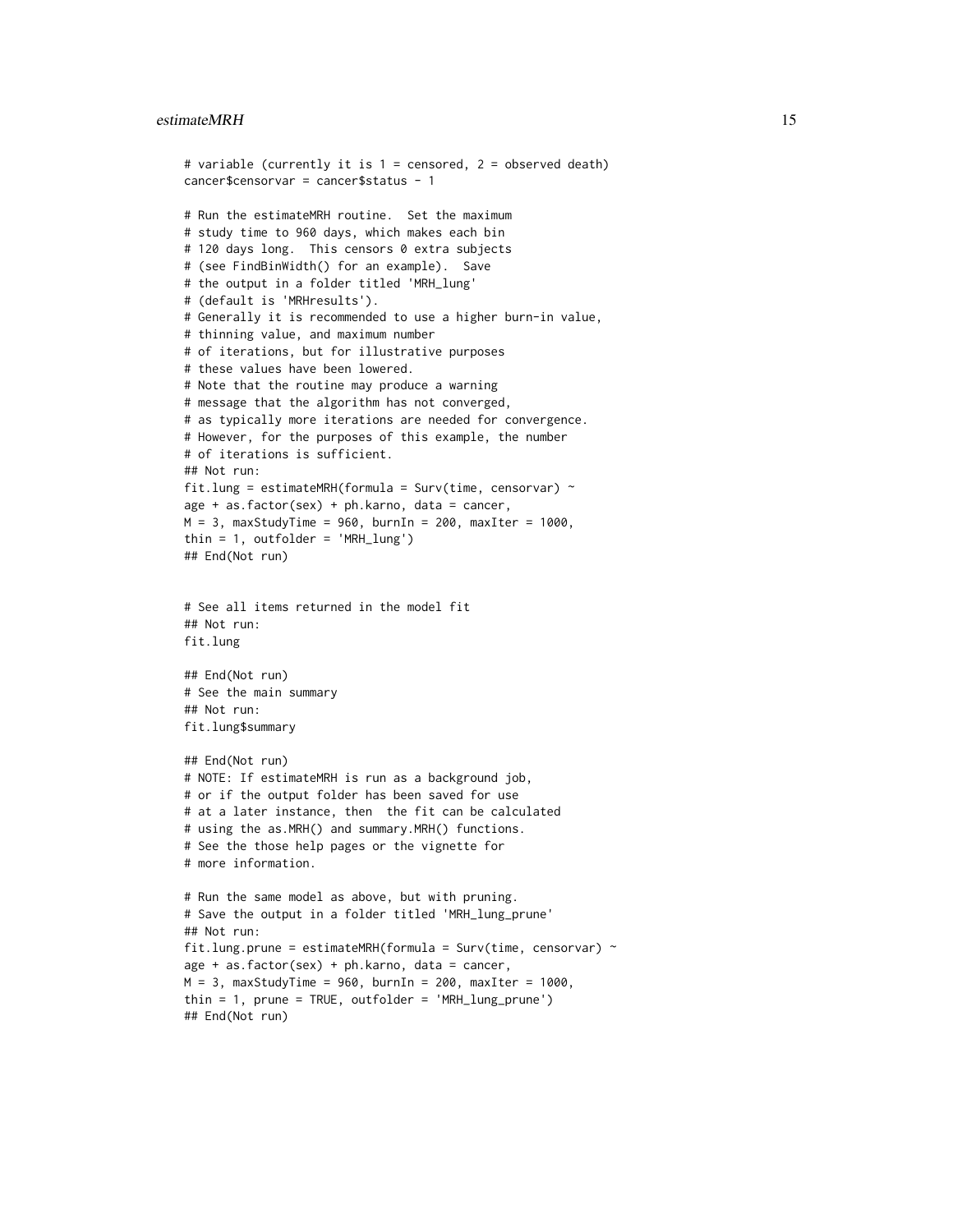```
########### NON-PROPORTIONAL HAZARDS EXAMPLE ############
# Examine the tongue data set (from the KMsurv package), and
# quantify how the rumor DNA profile
# affects survival time (in weeks).
data(tongue)
# Fit the MRH model, including tumor type using
# the non-proportional hazards model.
# With 16 bins (M = 4), each bin represents 25 weeks.
# Generally it is recommended to use a higher burn-in value,
# thinning value, and maximum number
# of iterations, but for illustrative purposes
# these values have been lowered.
# Note that the routine may produce a warning
# message that the algorithm has not converged,
# as typically more iterations are needed for convergence.
# However, for the purposes of this example, the number
# of iterations is sufficient.
## Not run:
fit.tongue = estimateMRH(formula = Surv(time, delta) \simnph(type), data = tongue, M = 4,
burnIn = 200, maxIter = 2000, thin = 1,
outfolder = 'MRH_tongue_nph')
## End(Not run)
# Get the time-varying hazard ratios
## Not run:
fit.tongue$beta
## End(Not run)
```
FindBinWidth *A pre-processing function that calculates the length of time per bin for different values of M.*

#### **Description**

Before fitting a MRH model, the optimal number of bins must be determined. The MRH methodology divides the total study time in to \$2^M\$ bins, so the choice of M can be determined through biological rationale or can be based on the ideal length of time per bin. In some instances, the number of bins may be relatively easy to determine. However, there are many cases where it is not clear what the ideal bin length should be. In these instances, the FindBinWidth() provides a table of lengths of time per bin for different units of time (ranging from seconds to years) for different M values (ranging from  $M = 2$  to  $M = 10$ ).

#### Usage

```
FindBinWidth(time, delta, time.unit, maxStudyTime)
```
<span id="page-15-0"></span>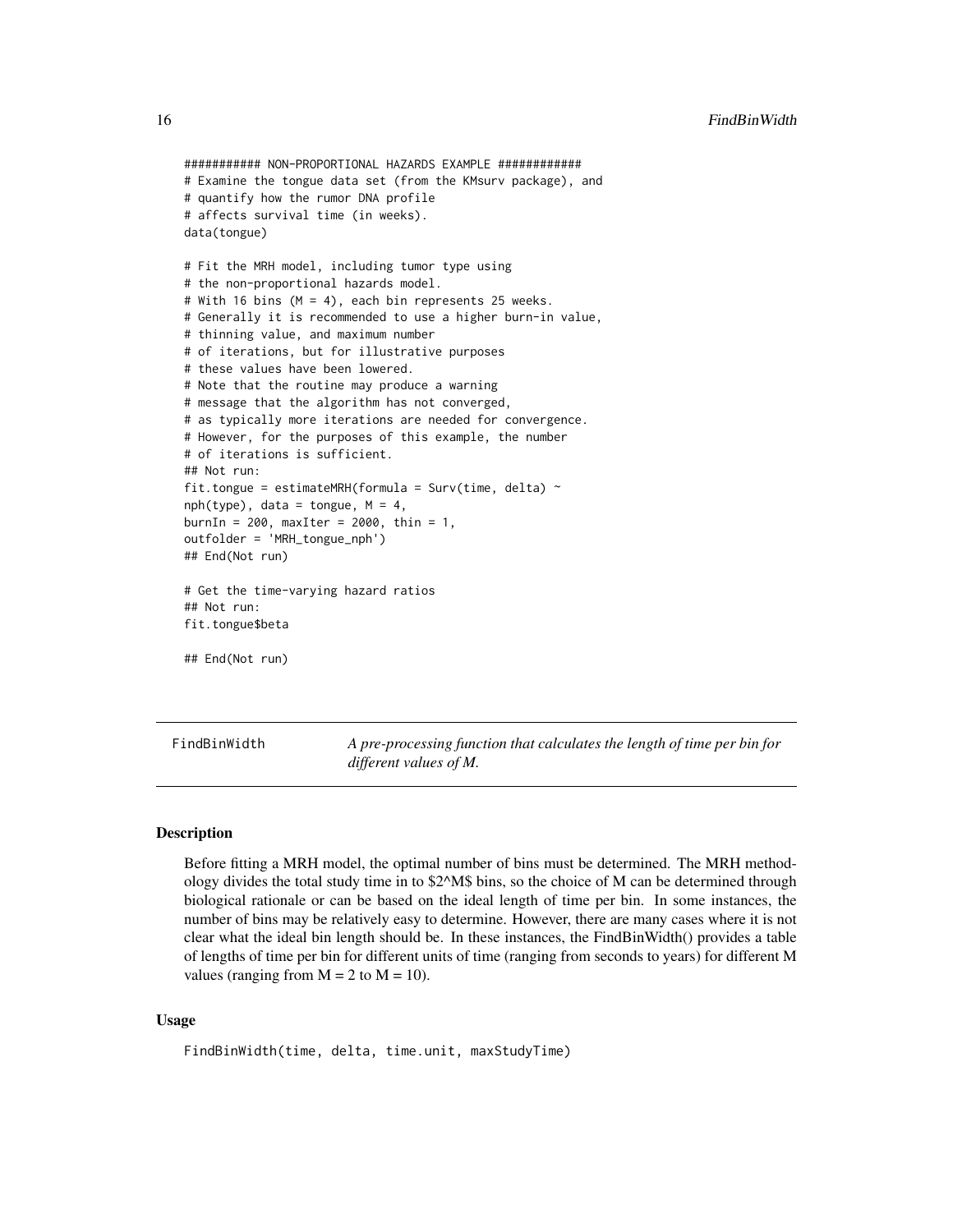#### <span id="page-16-0"></span> $MRH$  and the contract of the contract of the contract of the contract of the contract of the contract of the contract of the contract of the contract of the contract of the contract of the contract of the contract of the

#### **Arguments**

| time         | The vector of failure times for the subjects in the study.                                                                                                         |
|--------------|--------------------------------------------------------------------------------------------------------------------------------------------------------------------|
| delta        | The censoring vector, with a '1' denoting the an observed failure, and a '0'<br>denoting a censored failure.                                                       |
| time.unit    | The unit of time for the failures, with options for seconds $('s')$ , minutes $('min')$ ,<br>days $('d')$ , weeks $('w')$ , months $('mon')$ , and years $('y')$ . |
| maxStudyTime | The maximum failure time (observed or censored) or the length of the study.                                                                                        |

#### Author(s)

Yolanda Hagar

#### Examples

```
# Examine the options for the NCCTG lung cancer data set (from the survival package)
data(cancer)
```

```
# Code the censoring variable delta as 0/1 instead of 1/2
cancer$censorvar = cancer$status - 1
```

```
# The time unit in the cancer data set is in days, so specify time.unit as "d".
FindBinWidth(cancer$time, cancer$censorvar, time.unit = 'd')
```
# None of the bin options show an optimal/rounded length. # Set maxStudyTime to 960. This will show the results if we use 8 bins, with 120 days per bin. FindBinWidth(cancer\$time, cancer\$censorvar, time.unit = 'd', maxStudyTime = 8\*120)

# Results show rounded bin lengths, and we see that with the shortened maximum study time # zero extra failures are censored.

MRH *Converts an MRH MCMC chains text file into an MRH object*

## **Description**

NOTE: This function converts the MRH MCMC chains file to an MRH object. For help with the MRH package, please see [MRH-package](#page-1-1) for more information.

When the MRH model is run as a background routine or if the user quits the R workspace after the routine finishes running, the MRH object is not available in the workspace. The MRH() and as.MRH() functions convert the MCMC chains text file produced by the estimateMRH() routine in to an MRH object. This then allows the user to use the summary and plotting functions on the MRH object.

#### Usage

MRH(x) as.MRH(x) is.MRH(x)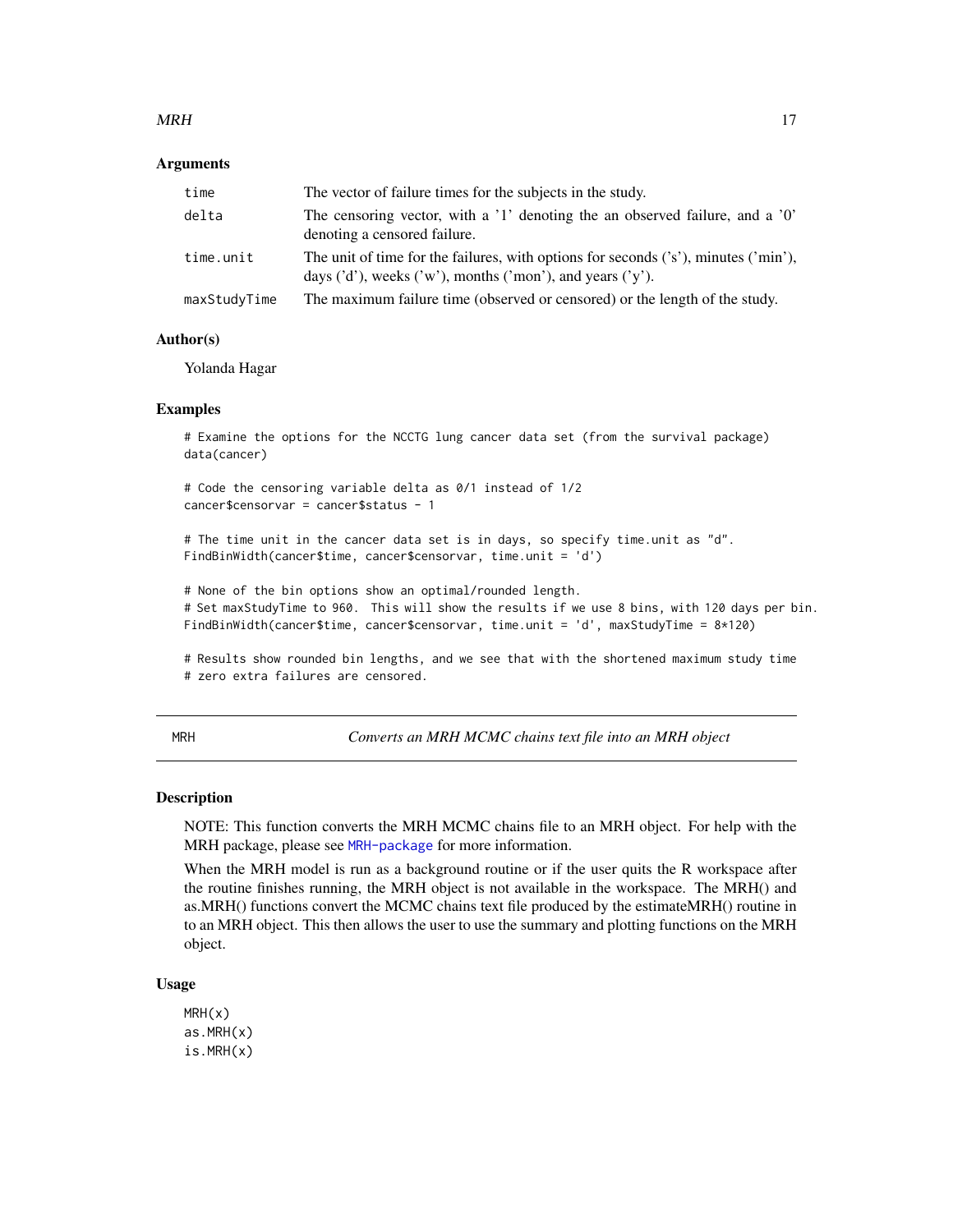#### <span id="page-17-0"></span>Arguments

x The MCMC chains text file produced by the MRH estimation routine.

#### Author(s)

Yolanda Hagar <yolanda.hagar@colorado.edu>

#### Examples

```
# The MRH fit example is from the estimateMRH() help page. It does not need to
# be re-run if the code has previously been run and the outfolder ('MRH_tongue_nph') is
# saved.
data(tongue)
## Not run:
fit.tongue = estimateMRH(formula = Surv(time, delta) ~ nph(type), data = tongue, M = 4,
burnIn = 200, maxIter = 2000, thin = 1, outfolder = 'MRH_tongue_nph')
## End(Not run)
## Not run:
MRHchains = read.table('MRH_tongue_nph/MCMCchains.txt', header = TRUE)
MRHobject = MRH(MRHchains)
# When the chains are read in, the maximum study time must
# be entered in the summary function, and the total number
# of subjects (n) must be entered for BIC to be calculated.
summary(MRHobject, maxStudyTime = max(tongue$time))
DIC(MRHobject, n = nrow(tongue))
## End(Not run)
```
#### MRHdata *SIMULATED SURVIVAL DATA SET*

#### Description

This data set is a simulated survival data set, which is useful for code examples, particularly in the vignette. In addition to the failure times and a censoring variable, the data set also includes gender, treatment, and age as covariates. This treatment hazards are non-proportional, and there are periods of sparse observations and high rates of censoring, which is similar to studies with longer follow-up periods.

#### Usage

```
data(MRHdata)
```
## Format

A data frame with 3000 observations on the following 5 variables:

time A numeric vector containing the survival time from start of treatment to failure.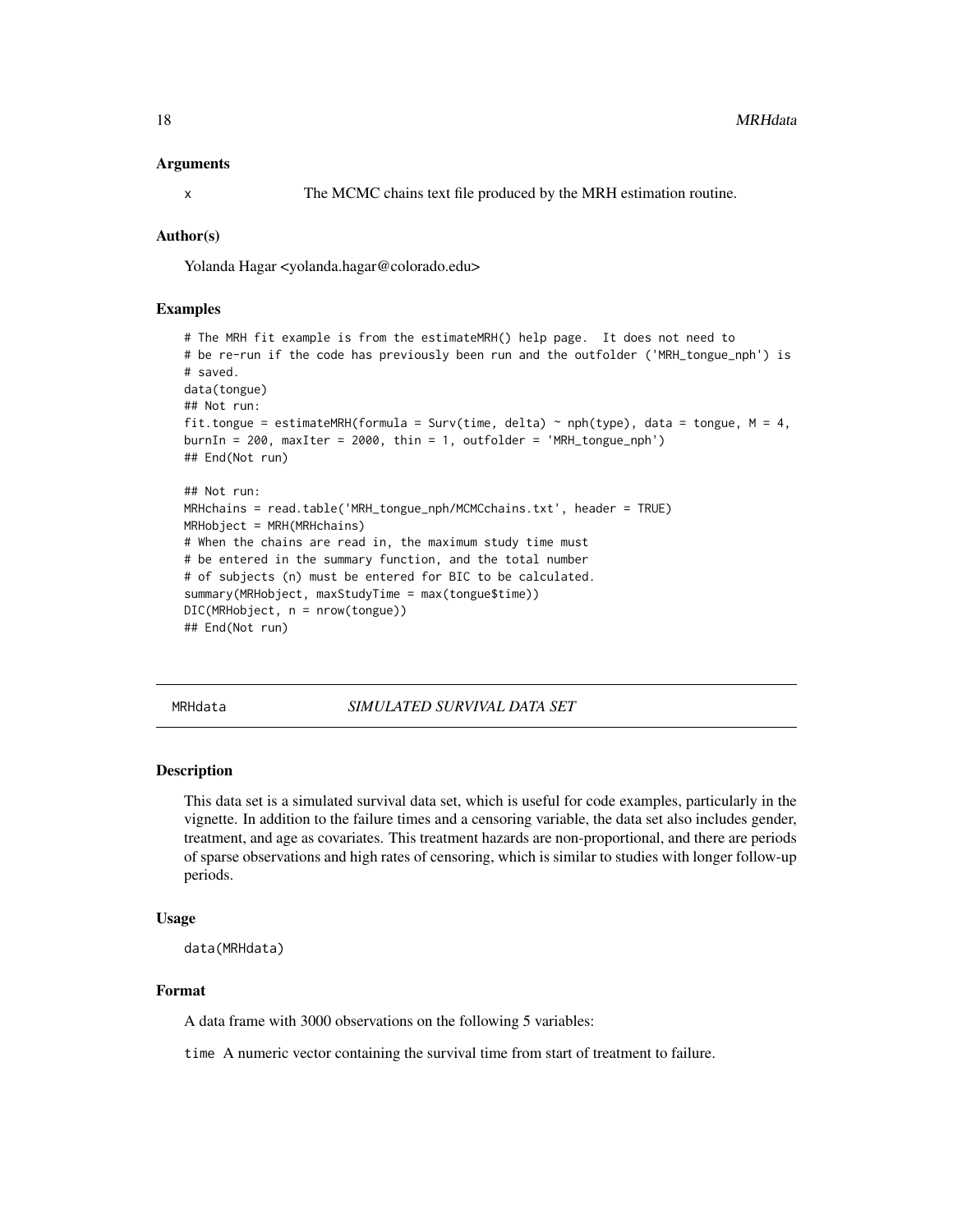- <span id="page-18-0"></span>delta A numeric vector of the censoring variable, which equals '1' if the failure is observed, and '0' otherwise.
- gender A numeric binary vector, with 0 denoting males and 1 denoting females.
- treatment A numeric vector with three treatment groups. The treatment hazard rates were simulated under the non-proportional hazards assumption.
- age A numeric vector for age, with the measurements standardized.

#### nph *INTERNAL FUNCTION NEEDED FOR NON-PROPORTIONAL HAZARDS MODELS.*

## **Description**

nph is used in the MRH survival model formula to denote that a variable should be modeled under the non-proportional hazards assumption.

#### Usage

nph(x)

#### Arguments

x x is the covariate that will be modeled under the non-proportional hazards assumption. It must be a categorical variable, although it need not be entered using the "factor" class in R. A separate hazard rate will be estimated for each group in x.

#### Author(s)

Yolanda Hagar <yolanda.hagar@colorado.edu> and Vanja Dukic

#### References

Dukic, V., Dignam, J. (2007), Bayesian hierarchical multiresolution hazard model for the study of time-dependent failure patterns in early stage breast cancer. *Bayesian Analysis*. 2, 591–610.

#### Examples

```
# Examine the tongue data set (from the KMest package), and
# quantify how the rumor DNA profile (1=Aneuploid Tumor, 2=Diploid Tumor)
# affects survival time (in weeks).
data(tongue)
# Fit the MRH model, including tumor type using the
# non-proportional hazards model.
# With 16 bins (M = 4), each bin represents 25 weeks.
# Generally it is recommended to use a higher burn-in value,
# thinning value, and maximum number
```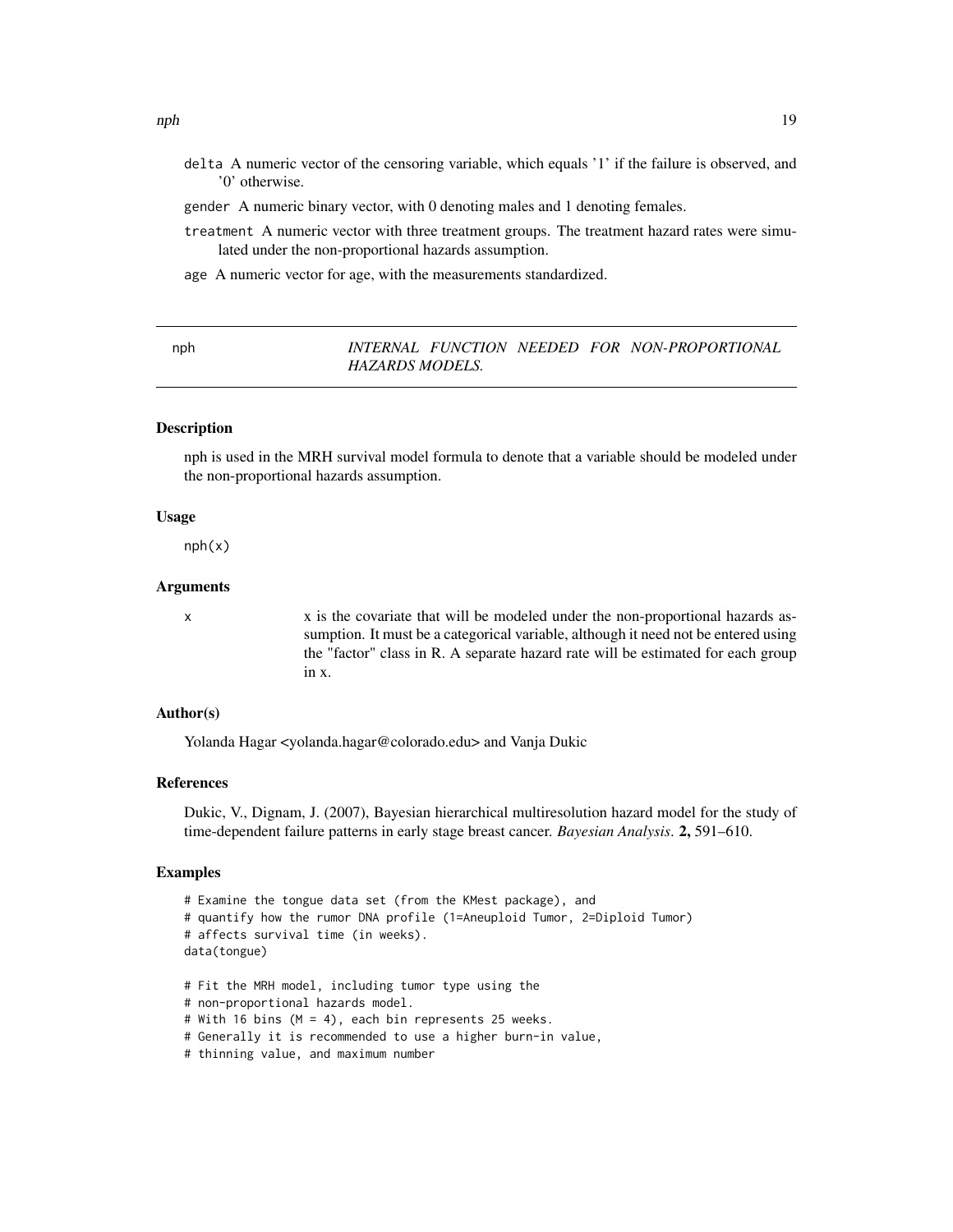```
# of iterations, but for illustrative purposes these values
# have been lowered.
## Not run:
fit.tongue = estimateMRH(formula = Surv(time, delta) \simnph(type), data = tongue, M = 4,
burnIn = 200, maxIter = 2000, thin = 1,
outfolder = 'MRH_tongue_nph')
## End(Not run)
```
plot.MRH *Plots the hazard rate (with credible bands) of an MRH object.*

#### Description

plot.mrh plots the hazard rate of an MRH object with the 95% credible interval bounds included as dashed lines.

## Usage

```
## S3 method for class 'MRH'
plot(x, maxStudyTime, main = "", xlab = "Time",
ylab = "Hazard Rate", plot.type = 'h',
interval = TRUE, alpha.level = 0.05, smooth.graph = FALSE,
smooth.df = NULL, combine.graphs = TRUE, log.ratio = TRUE, ...)
```
## Arguments

| $\mathsf{x}$ | x is an MRHobject: Either 1) an MRH fitted object or 2) MCMC chains pro-<br>duced by the estimate MRH routine, converted to an MRH object using MRH()<br>or as. $MRH()$ .                                                                     |
|--------------|-----------------------------------------------------------------------------------------------------------------------------------------------------------------------------------------------------------------------------------------------|
| maxStudyTime | The maximum observed or censored failure time needs to be entered when the<br>text file of MCMC chains is used instead of the active MRH fitted object for<br>calculation of the hazard rate.                                                 |
| main         | The main title of the graph.                                                                                                                                                                                                                  |
| xlab         | The label of the x-axis.                                                                                                                                                                                                                      |
| ylab         | The label of the y-axis.                                                                                                                                                                                                                      |
| plot.type    | Denotes whether the hazard rate, cumulative hazard, survival function or hazard<br>ratio (for the case of non-proportional hazards) should be plotted, specified with<br>'h', 'H', 'S', or 'r' respectively. Default plot is the hazard rate. |
| interval     | Set to TRUE or FALSE if the credible interval bounds should also be included<br>in the plot. Default is TRUE.                                                                                                                                 |
| alpha.level  | 1 minus the credible level of the interval. Default is 0.05.                                                                                                                                                                                  |
| smooth.graph | Should be set equal to TRUE if the user would like a graph of the smoothed<br>hazard rate using smooth.spline(). Default is set to FALSE.                                                                                                     |

<span id="page-19-0"></span>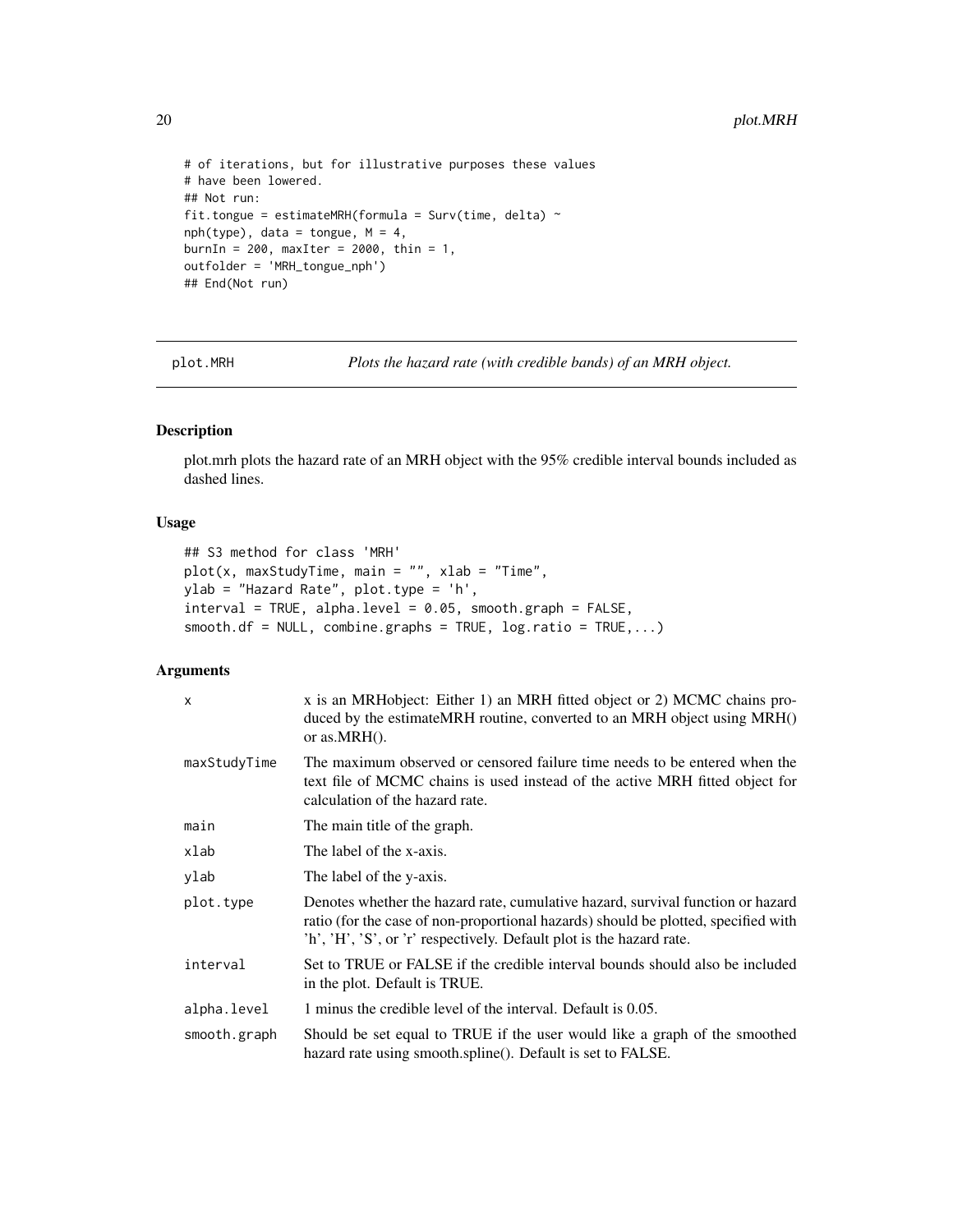#### plot.MRH 21

| smooth.df      | The degrees of freedom to be used in the smoothed graph of the hazard rate. If<br>the user does not enter a value, it is set to 1/2 of the number of bins.                                                                                                                                                |
|----------------|-----------------------------------------------------------------------------------------------------------------------------------------------------------------------------------------------------------------------------------------------------------------------------------------------------------|
| combine.graphs | If the MCMC chains are from a non-proportional hazards model, combine.graphs<br>can be set to FALSE if the user would like to view the hazard rates or ratios sep-<br>arately. The default is TRUE, combining the hazard rates or ratios in to one<br>graph.                                              |
| log.ratio      | In the non-proportional hazards models, this denotes whether the log-ratio of the<br>hazard rates should be plotted over time ( $log.ratio = TRUE$ ) or if the ratio of the<br>hazard rates should be plotted instead (log.ratio = FALSE). The default is a plot<br>of the log-ratio of the hazard rates. |
| $\ddots$ .     | Arguments to be passed to methods, such as graphical parameters (see par).                                                                                                                                                                                                                                |
|                |                                                                                                                                                                                                                                                                                                           |

## Author(s)

Yolanda Hagar <yolanda.hagar@colorado.edu> and Vanja Dukic

#### Examples

```
# These MRH fit portion of the examples are from the
# estimateMRH() help page.
# They do not need to be re-run if the objects
# are already in the active workspace.
data(cancer)
cancer$censorvar = cancer$status - 1
## Not run:
fit.lung = estimateMRH(formula = Surv(time, censorvar) \simage + as. factor(sex) + ph.karno, data = cancer,
M = 3, maxStudyTime = 960, burnIn = 200, maxIter = 1000,
thin = 1, outfolder = 'MRH_lung')
## End(Not run)
data(tongue)
## Not run:
fit.tongue = estimateMRH(formula = Surv(time, delta) \simnph(type), data = tongue, M = 4,
burnIn = 200, maxIter = 2000, thin = 1, outfolder = 'MRH_tongue_nph')
## End(Not run)
# Plot the hazard rate, cumulative hazard,
# and survival function of the lung model side-by-side:
## Not run:
par(mfrow = c(1,3))plot(fit.lung, main = 'Hazard rate')
plot(fit.lung, plot.type = 'H', main = 'Cumulative hazard')
plot(fit.lung, plot.type = 'S', main = 'Survival function')
## End(Not run)
# Plot the hazard rates for the tongue (i.e. non-proportional hazards)
# model with smoothed estimates.
## Not run:
plot(fit.tongue, smooth.graph = TRUE)
```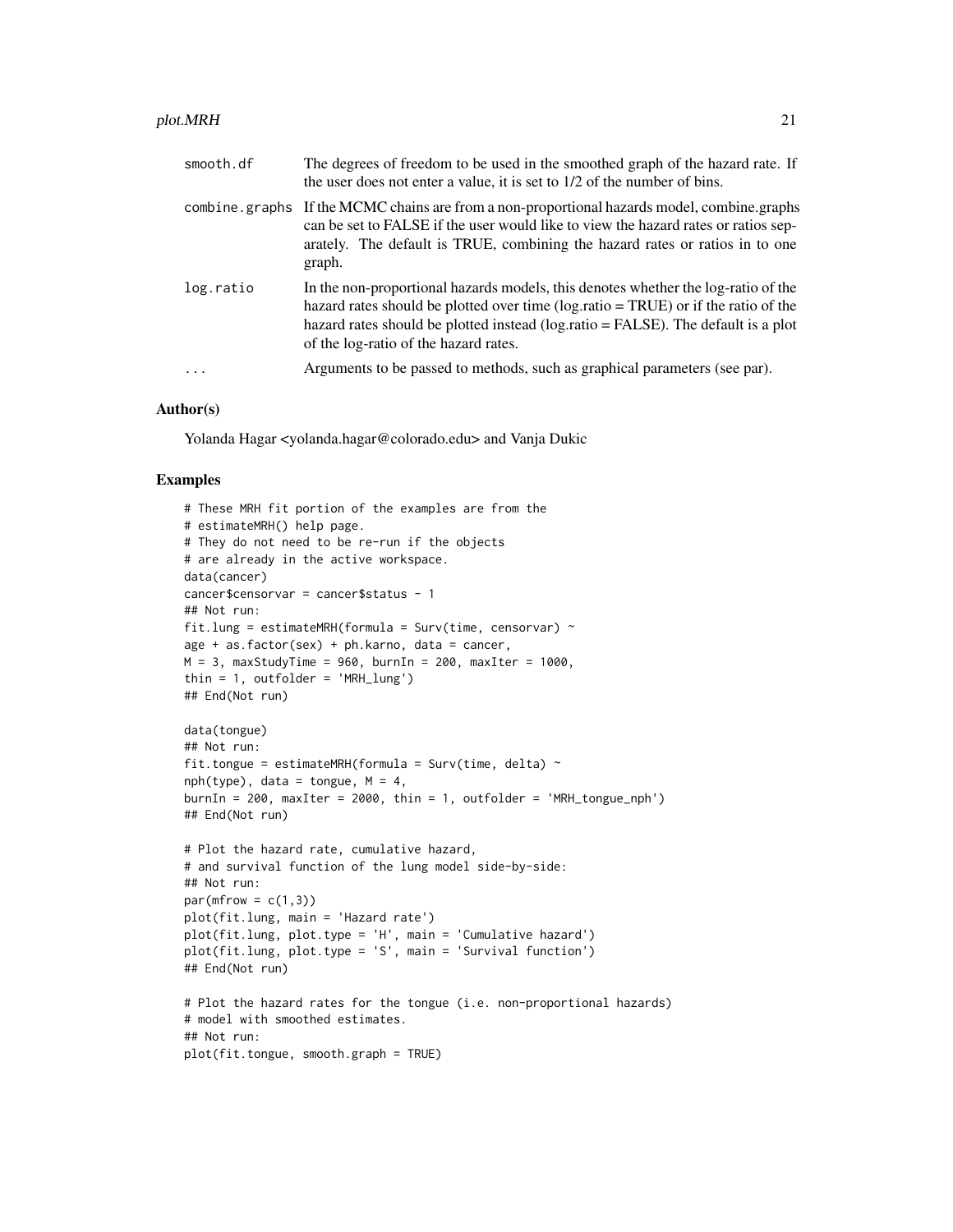```
## End(Not run)
# Separate the graphs for less crowding
## Not run:
plot(fit.tongue, smooth.graph = TRUE, combine.graphs = FALSE)
## End(Not run)
# Plot the hazard ratios
## Not run:
plot(fit.tongue, plot.type = 'r')
## End(Not run)
# Plot the hazard rate of the lung model using the chains.
# This requires maxStudyTime to be entered.
## Not run:
lung.chains = MRH(read.table('MRH_lung/MCMCchains.txt', header = TRUE))
plot(lung.chains, maxStudyTime = 960)
## End(Not run)
```
summary.MRH *Summarizes the results of an MRH object*

## Description

This function summarizes the MRH object (either the fitted object or the MCMC chains) and returns estimates of the covariate effects, the hazard rate, the survival curve, the cumulative hazard, and the log ratio for non-propoortional hazards models. If desired, the user can specify the alpha-level for the credible intervals.

#### Usage

```
## S3 method for class 'MRH'
summary(object, alpha.level, maxStudyTime, ...)
```
## Arguments

| object       | object is an MRHobject: Either 1) an MRH fitted object or 2) MCMC chains<br>produced by the estimate MRH routine, converted to an MRH object using MRH()<br>or as. $MRH()$ .          |
|--------------|---------------------------------------------------------------------------------------------------------------------------------------------------------------------------------------|
| alpha.level  | The width of the credible intervals for the parameters, with the lower bound<br>calculated as the alpha/2 percentile, and the upper bound calculated as the 1-<br>alpha/2 percentile. |
| maxStudyTime | The maximum study period (or the censoring time) used in the analysis. This is<br>only required if the MCMC chains are used instead of the fitted MRH model.                          |
| $\cdot$      | Arguments to be passed to methods, such as graphical parameters (see par).                                                                                                            |

<span id="page-21-0"></span>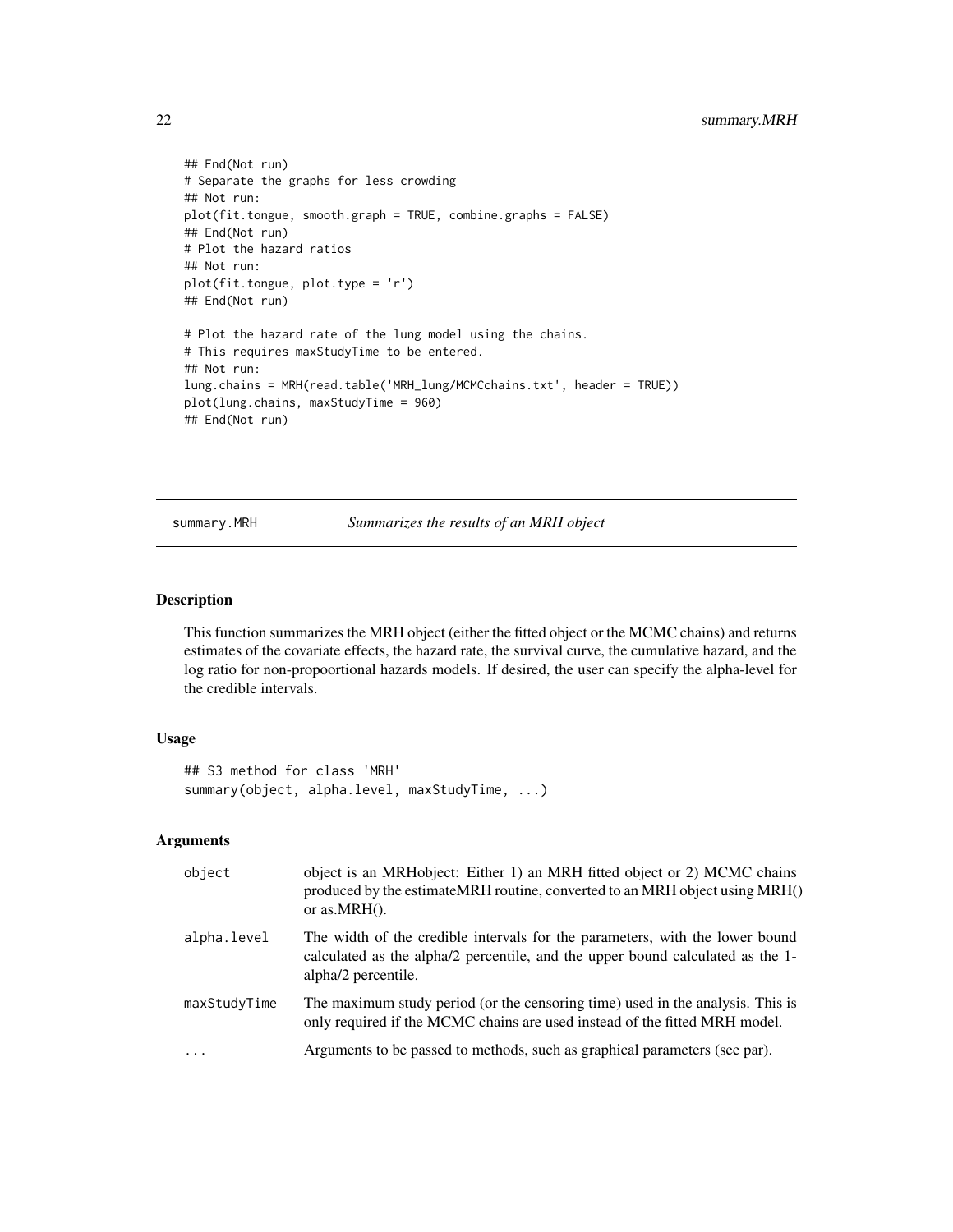#### Value

| d                | The hazard increments within each bin (i.e. the cumulative hazard within each<br>bin)                                                                      |
|------------------|------------------------------------------------------------------------------------------------------------------------------------------------------------|
| hazardRate       | The hazard rate across the bins                                                                                                                            |
| SurvivalCurve    | The survival curve (i.e. $S(t)$ ) over the course of the study.                                                                                            |
| CumulativeHazard |                                                                                                                                                            |
|                  | The cumulative hazard (i.e. $H(t)$ ) over the course of the study.                                                                                         |
| beta             | The estimated covariate effects. If the model contains both PH and NPH param-<br>eters, the covariate effects will be denoted with 'betaPH' and 'betaNPH'. |
| H                | The parameter H, which is the cumulative hazard at the end of the study.                                                                                   |
| Rmp              | The split parameters.                                                                                                                                      |
| maxStudyTime     | The maximum study time (i.e. the censoring time).                                                                                                          |

#### Author(s)

Yolanda Hagar <yolanda.hagar@colorado.edu> and Vanja Dukic

## Examples

```
# These MRH fit portion of the examples are from the
# estimateMRH() help page.
# They do not need to be re-run if the objects
# are already in the active workspace.
data(cancer)
cancer$censorvar = cancer$status - 1
## Not run:
fit.lung = estimateMRH(formula = Surv(time, censorvar) \simage + as.factor(sex) + ph.karno, data = cancer,
M = 3, maxStudyTime = 960, burnIn = 200, maxIter = 1000,
thin = 1, outfolder = 'MRH_lung')
## End(Not run)
data(tongue)
## Not run:
fit.tongue = estimateMRH(formula = Surv(time, delta) \simnph(type), data = tongue, M = 4,
burnIn = 200, maxIter = 2000, thin = 1, outfolder = 'MRH_tongue_nph')
## End(Not run)
# Summarize the models
## Not run:
summary(fit.lung)
summary(fit.lung, alpha.level = .01)
# Read in from the saved output file, converting to an MRH object,
# then summarize.
mcmc.lung = as.MRH(read.table('MRH_lung/MCMCchains.txt', header = TRUE))
summary(mcmc.lung, maxStudyTime = 960)
summary(mcmc.lung, maxStudyTime = 960, alpha.level = .01)
```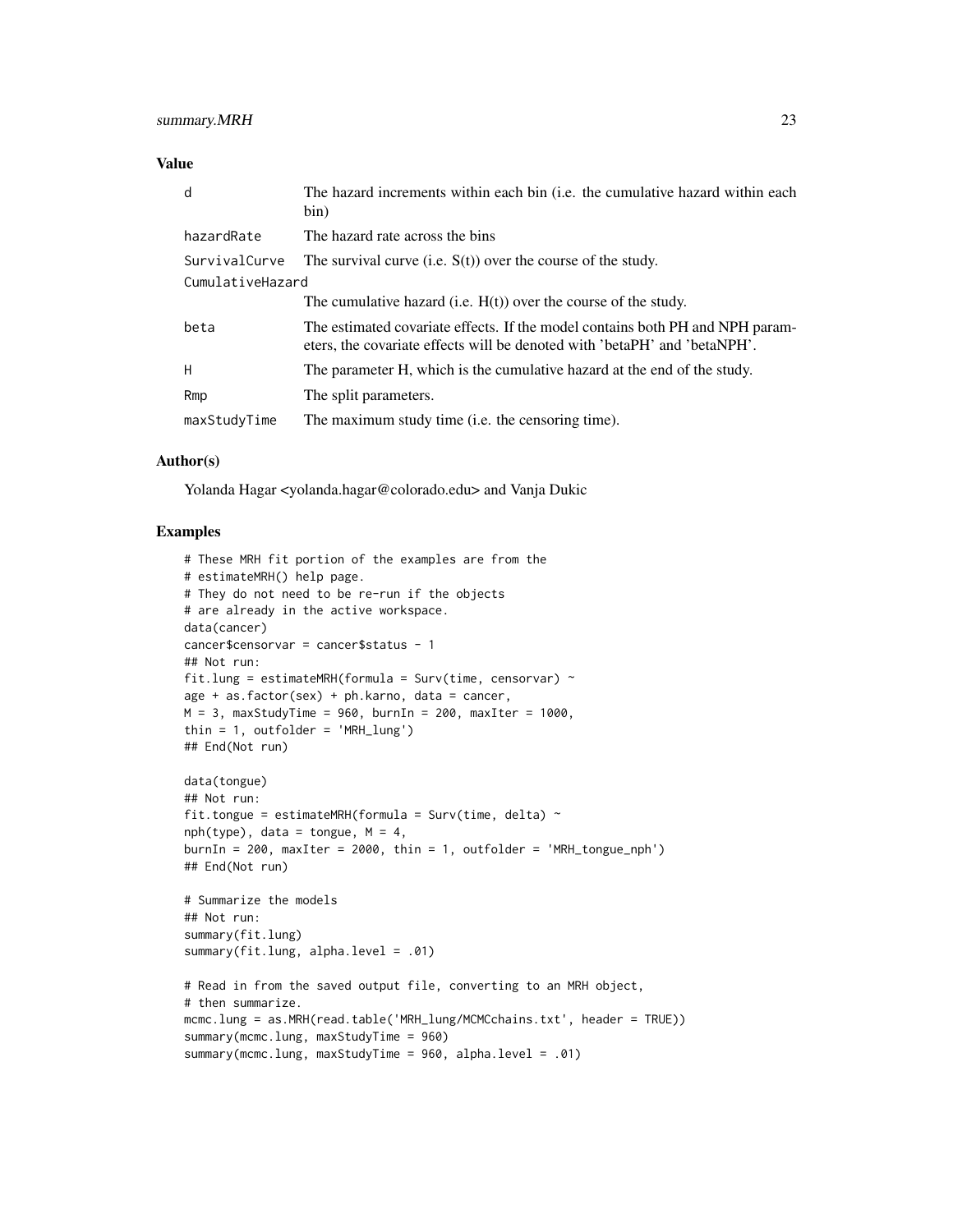24 summary.MRH

## End(Not run)